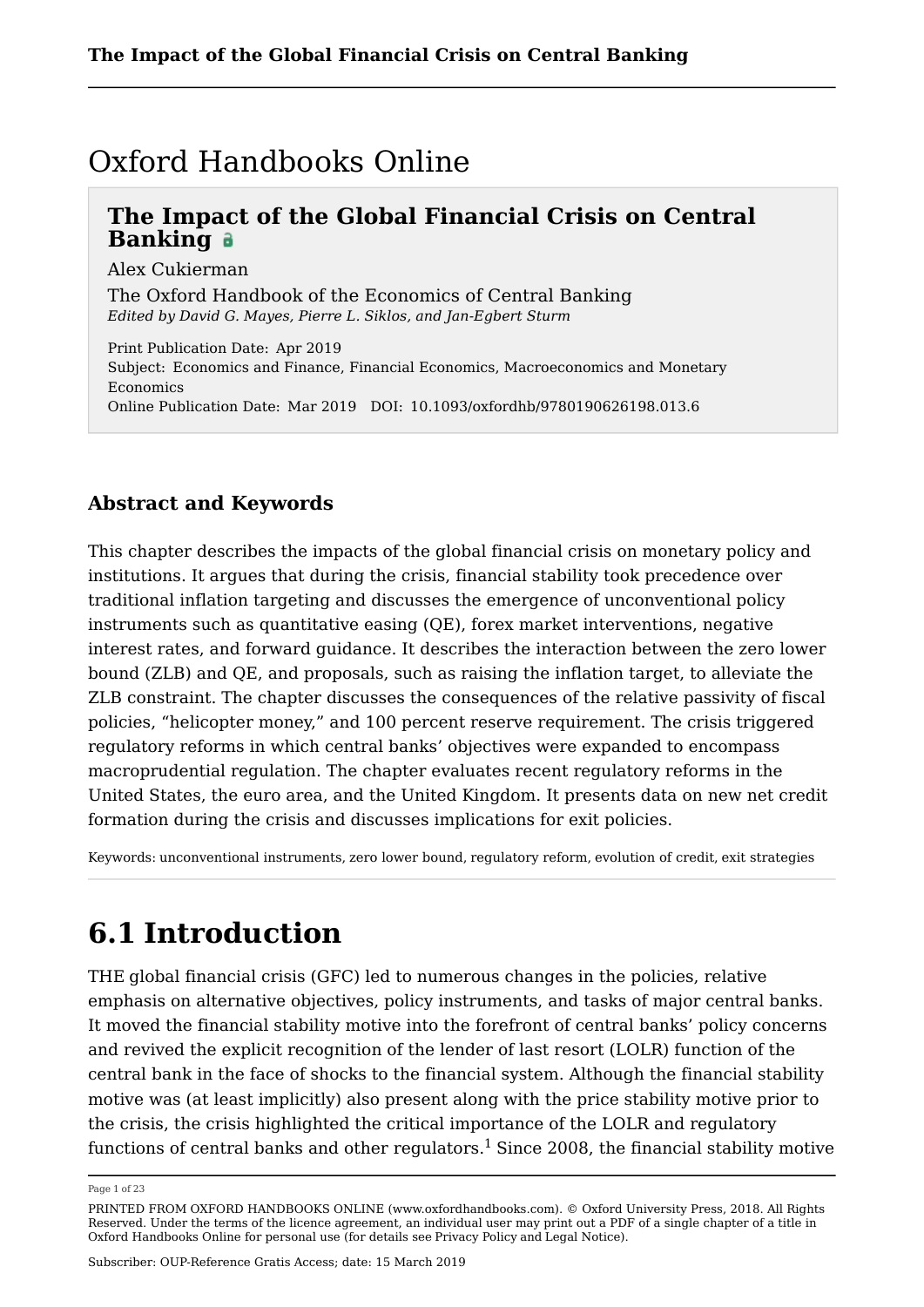has been a main mover of monetary policy in the United States and subsequently in Europe and some emerging markets.

By inducing major central banks to reach the zero lower bound (ZLB) quickly, the GFC opened the door for substantial quantitative easing (QE) operations and triggered a still ongoing process of regulatory reforms. US policy rates reached the ZLB already in late 2008 and were supplemented by huge QE programs. During the first quarter of 2009, the Bank of England (BoE) base rate was reduced to 0.5 percent and is maintained at this level to this day. Although it did not react with the same immediacy and amplitude, the more conservative European Central Bank (ECB) engaged on a similar path after a while and as of 2015 has moved its policy rate into negative territory.

The crisis led to the development and utilization of nonconventional policy instruments on a large scale. The most prominent among those are QE, direct liquidity injections into the private banking system, negative interest rates, and forex interventions. It intensified both practical and academic research on the interactions **(p. 172)** between traditional monetary policy aimed at price stability and monetary, financial, and regulatory policies aimed at preserving the stability of the financial system. In countries directly hit by the crisis (such as the United States in the face of the subprime crisis or the ECB in face of the Greek sovereign debt crisis), central banks had two distinct functions. The more immediate function was to inject large quantities of liquidity quickly in order to prevent a total arrest of financial intermediation. But after some measure of financial stability has been restored, the longer-term issue confronting policymakers and reformers in the affected countries was how to reform regulation both within and outside central banks so as to reduce the likelihood of future crises.

Until the eruption of the subprime crisis, most Western central banks practiced standard inflation targeting. More precisely, given inflationary expectations, they set their shortterm interest rates so as to minimize a linear combination of the output and inflation gaps over the medium term. This changed dramatically following the downfall of Lehman Brothers in September 2008. In spite of huge liquidity injections and policy rates in the vicinity of the ZLB, inflation above target ceased to be an issue and remains subdued in both the United States and Europe. As a matter of fact, during the last couple of years, the central banks of those big players became concerned with negative inflation gaps (inflation below target and even in the negative range).

The expansionary policies of the big blocks led both directly and indirectly to a new tradeoff, this time between limiting the impact of the financial crisis on the real economy and the formation of bubbles in real estate and financial assets. In particular, the sustained expansionary policies of the Fed and of the ECB induced central banks in many smaller countries to follow suit, leading to investment booms in real estate and financial markets of those and other countries. Prior to the crisis, the extent to which monetary policy should take the risk of bubbles in those markets was controversial. Following the experience of the last several years, many central banks do give some weight to those considerations.

Page 2 of 23

PRINTED FROM OXFORD HANDBOOKS ONLINE (www.oxfordhandbooks.com). © Oxford University Press, 2018. All Rights Reserved. Under the terms of the licence agreement, an individual user may print out a PDF of a single chapter of a title in Oxford Handbooks Online for personal use (for details see Privacy Policy and Legal Notice).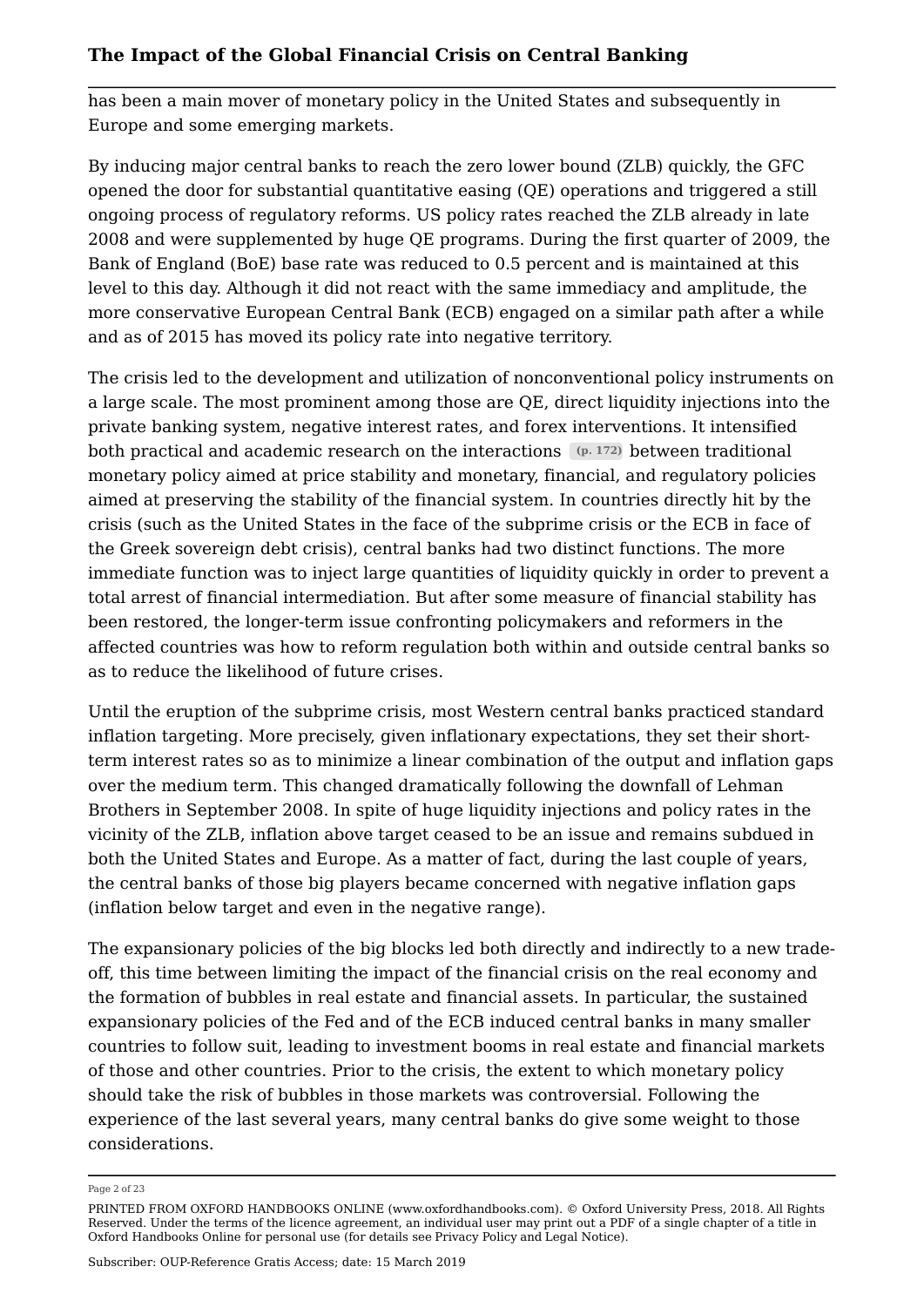The GFC led to a far-reaching, still ongoing process of regulatory reform aimed at identifying systemic risk early on, closing precrisis regulatory loopholes, and, particularly in the European case, devising regulatory institutions that would be able to deal with the international dimensions of systemic risks effectively. Major pieces of legislation/ resolutions in this context are the July 2010 Dodd-Frank Act in the United States and the creation of a European banking union by the heads of state and government of the European Union in June 2012. In both cases, the respective central banks (the Fed in the United States and the ECB in the euro area) were charged with the supervision and regulation of systemic risks and, in parallel, given more authority in comparison to the precrisis era. Similarly, in the United Kingdom, an independent Financial Policy Committee (FPC) charged with monitoring and reducing systemic risks was created in April 2013 within the BoE.

In this chapter, section 6.2 describes the main unconventional monetary policy instruments that emerged during the crisis. Section 6.3 explores the interactions between QE) and the ZLB and provides some evidence on the equivalence between normal interest-rate policy and QE. Consequences of the relative passivity of fiscal **(p. 173)** policies for monetary policies during the GFC are explored in section 6.4, along with the old-new idea of "helicopter money" as an efficient device against deflation. The GFC triggered a persistent process of regulatory reforms in which central banks play an important role, particularly in the area of macroprudential regulation. Section 6.5 briefly describes the still ongoing regulatory reforms in the United States, the euro area, and the United Kingdom with particular emphasis on the growing role of central banks in the macroprudential area.

The ZLB constraint is particularly problematic when, as some recent evidence shows, the natural rate of interest is deep in negative territory. To overcome this problem, some economists have proposed raising the inflation target. Others have proposed taxing cash in various ways in order to prevent a flight to cash when the short-term rate is negative. Section 6.6 describes those proposals and discusses their limitations. The section also evaluates the old-new idea of 100 percent reserve requirements on banks and speculates about which of the unconventional monetary policy instruments used during the GFC are most likely to persist into the future. Section 6.7 documents a persistent slowdown in net new credit formation during the GFC, discusses the reasons for this slowdown, and outlines implications for exit strategies.

## **6.2 The Emergence of Unconventional Policy Instruments**

The GFC led to the emergence of unconventional monetary policy instruments, the most important of which are quantitative easing, forex interventions, negative policy rates, and forward guidance.

Page 3 of 23

PRINTED FROM OXFORD HANDBOOKS ONLINE (www.oxfordhandbooks.com). © Oxford University Press, 2018. All Rights Reserved. Under the terms of the licence agreement, an individual user may print out a PDF of a single chapter of a title in Oxford Handbooks Online for personal use (for details see Privacy Policy and Legal Notice).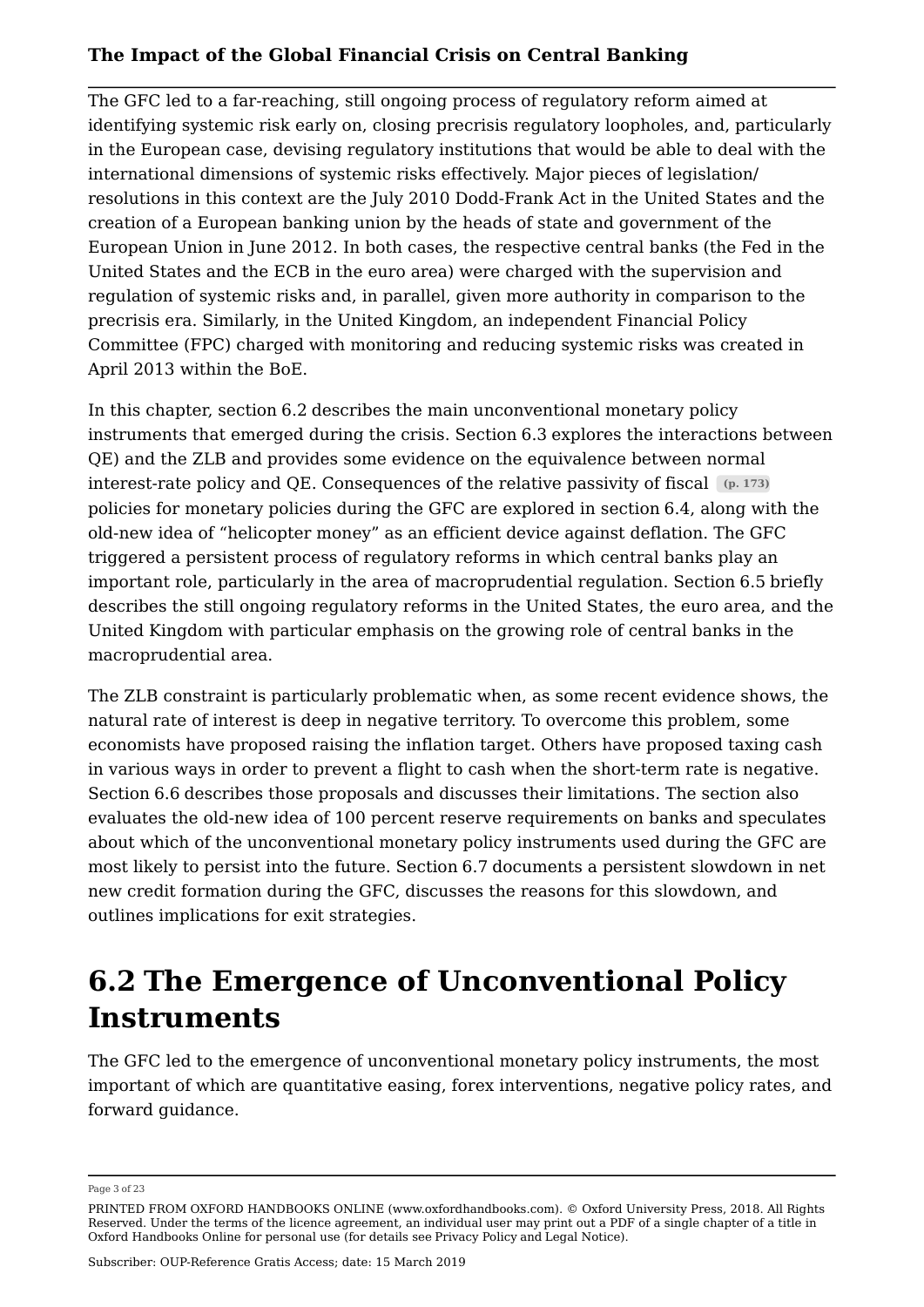### **6.2.1 Quantitative Easing**

Also labeled as large-scale asset purchases by the Fed, QE is not new. Buying or selling assets by the central bank is a normal byproduct of conventional interest-rate policy even during normal times, since maintenance of the policy rate at the level desired by the central bank has to be supported by the injection or removal of liquidity through the buying or selling of assets. There are several factors that distinguish asset purchases during the crisis from their normal-times counterparts. First, the bulk of such purchases were done once the policy rate reached the ZLB. Second, particularly in the United States, the range of assets purchased was much wider than during normal times. Rather than limiting itself to government debt, the Fed bought mortgage-backed securities and other types of commercial debt. During the immediate aftermath of Lehman's fall, the Fed also bought banking stocks in an attempt to strengthen the capital position of the banking system.<sup>2</sup>

**(p. 174)** Finally, the exceptionally large magnitude of US QE operations distinguishes it from asset purchases during normal times. In reaction to the panic that engulfed financial markets in the immediate aftermath of Lehman's collapse, QE was used mainly to inject liquidity into the capital market. But as the recession caused by the financial crisis persisted, QE gradually became a device for circumventing the ZLB by directly lowering long-term interest rates in order to stimulate the economy.<sup>3</sup> Recent literature considers QE as a substitute for lowering the policy interest rate when the latter is stuck at the ZLB and attempts to measure the direct impact of QE on medium- and long-term interest rates.<sup>4</sup>

Although it engaged in some limited asset purchases already in 2008–2009, the ECB started to engage in large-scale asset purchases only at the beginning of 2015. Prior to that, the bulk of its liquidity injections operations were done through limited-term advances to the banking system.<sup>5</sup>

## **6.2.2 Forex Market Interventions**

These are not new. They have been used by central banks of emerging markets as a device for ironing out "excessive fluctuations" in exchange rates long before the GFC. For several decades prior to the crisis, China pegged its currency to the US dollar in order to maintain the competitiveness of its exports. But the zero (and recently even negative) interest-rate policies of the United States and, more recently, of the ECB added a new dimension to such interventions.

To preserve their competitiveness, small open economies such as Switzerland, Israel, the Czech Republic, and others reacted to the expansionary monetary policies of the big blocks by lowering their policy rates, often in conjunction with forex interventions designed to stem the appreciation of their currencies. The potential importance of such interventions gradually increased as their policy rates approached the ZLB. In small open economies, an important transmission channel of monetary policy operates through the exchange rate. Once the ZLB is reached, the relative importance of forex purchases as a

Page 4 of 23

PRINTED FROM OXFORD HANDBOOKS ONLINE (www.oxfordhandbooks.com). © Oxford University Press, 2018. All Rights Reserved. Under the terms of the licence agreement, an individual user may print out a PDF of a single chapter of a title in Oxford Handbooks Online for personal use (for details see Privacy Policy and Legal Notice).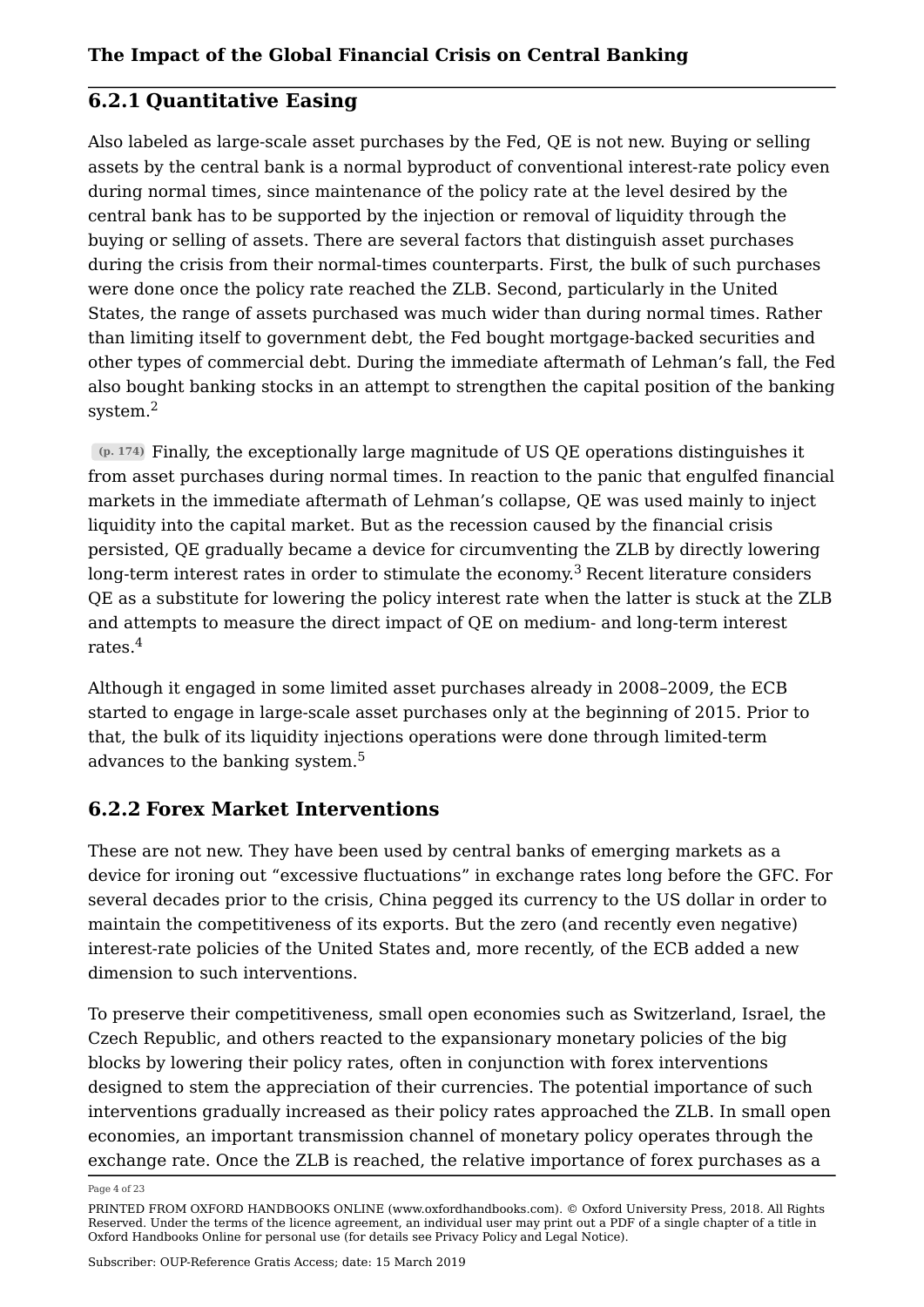device for moderation of appreciation rises. Some countries, such as Israel, have initially used this instrument to build up forex reserves and occasionally to iron out excessive appreciation tendencies.

As of September 2011, the Swiss National Bank (SNB) introduced a one-sided peg on the euro/Swiss franc exchange rate at 1.2 and effectively defended it till January 2015, when the ECB announced a large QE program. This policy led to a substantial increase in Switzerland forex reserves, which, as of late 2015, are at a level similar to that of the country's GDP. The SNB's extreme reliance on forex interventions is directly related to the GFC. Being a safe haven currency, the Swiss franc tended to appreciate during the frequent panics experienced during the GFC, eroding the competitiveness of Swiss exports. Having reached the ZLB relatively early, the SNB found it expedient to rely relatively heavily on forex interventions. It is notable that once the ZLB is reached, there is **(p. 175)** no need to sterilize such interventions, implying that they become similar to the QE operations practiced by the Fed and the ECB.<sup>6</sup>

## **6.2.3 Negative Interest Rates**

Recent negative inflation rates along with economic activity below potential induced a number of central banks to experiment with negative policy rates. Sweden, Denmark, and Switzerland set their deposit rates at negative levels to preserve competitiveness and to induce banks to lend. During the first quarter of 2015, the ECB adopted a negative deposit rate mainly in order to stimulate banks' lending. A similar policy was enacted in early 2016 by the Bank of Japan.

Negative rates on banking reserves mean that banks have to pay for keeping deposits at the central bank. Most banks do not pass this cost to small and medium-size deposits but do charge large depositors. It appears at first blush that those developments imply that the ZLB is not as binding as was believed in the past. A more sensible interpretation is that the bound may be reduced somewhat below zero but that as long as the returns on cash and on deposits differ, it will not be possible for institutional reasons to reduce the policy rate substantially below zero. This may potentially be a serious problem if the natural rate is expected to be substantially below zero for an extended period of time (Cúrdia 2015; Cúrdia et al. 2015). This issue is taken up in the next section.

## **6.2.4 Forward Guidance**

Like QE and forex interventions, forward guidance is not a new monetary policy instrument. However, the ZLB constraint, along with widespread use of QE in the United States and more recently in the euro area, made it an effective complementary policy tool. Obviously, for this to be effective, preannouncements of future policy plans have to be subsequently delivered. This may be a problem if unexpected future developments call for deviations from previously announced policies.<sup>7</sup>

Page 5 of 23

PRINTED FROM OXFORD HANDBOOKS ONLINE (www.oxfordhandbooks.com). © Oxford University Press, 2018. All Rights Reserved. Under the terms of the licence agreement, an individual user may print out a PDF of a single chapter of a title in Oxford Handbooks Online for personal use (for details see Privacy Policy and Legal Notice).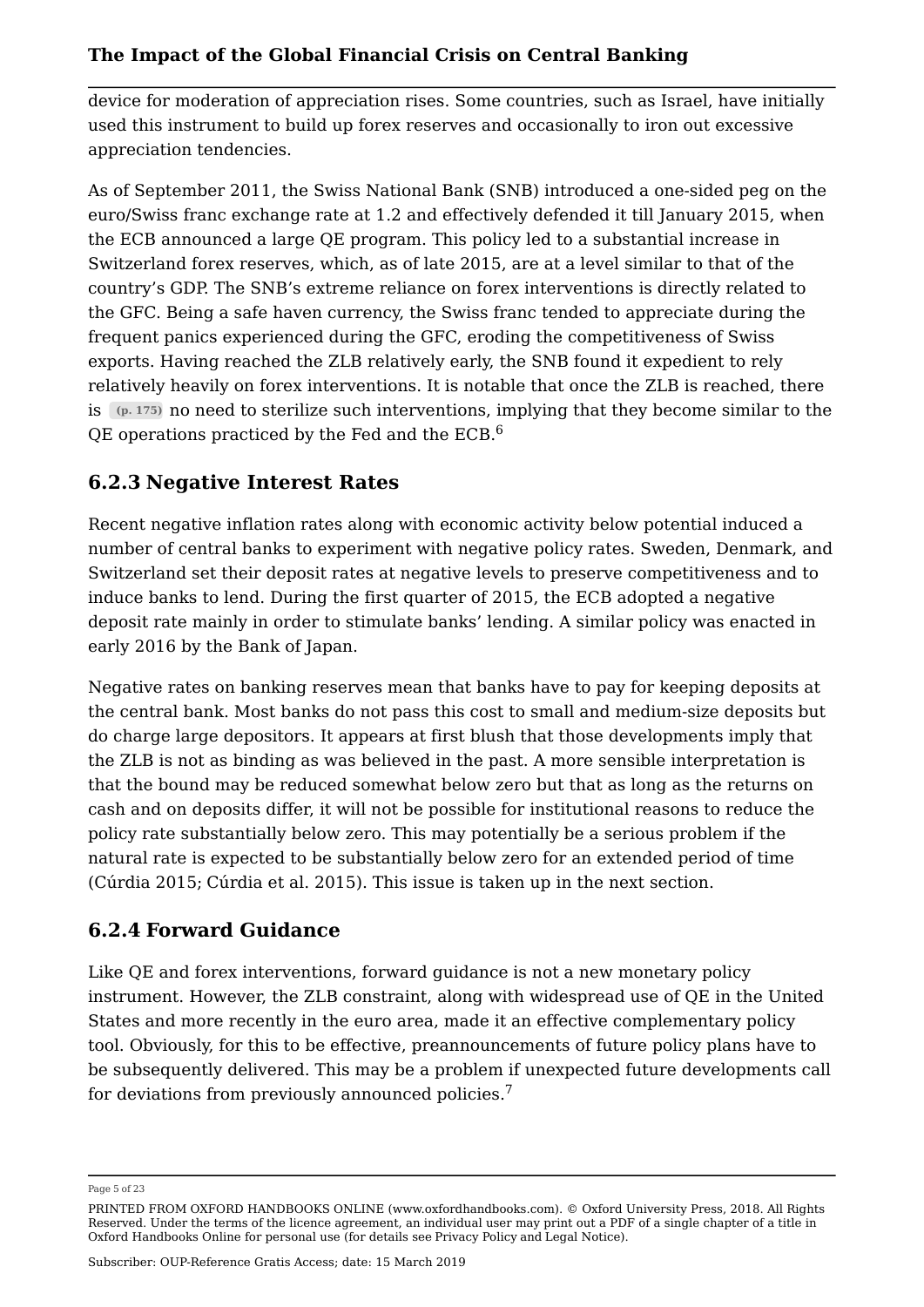Following experimentation with date-based statements about the target policy rate through 2012, the Fed started to handle this difficulty by using contingent forward guidance. In 2013, the Fed announced numerical thresholds for the rate of unemployment and inflation. In particular, it stated that the target policy rate will stay low as long as unemployment is above 6.5 percent and inflation remains at or below 2.5 percent. In his memoirs, Ben Bernanke (2015, 532) stresses that the figure for unemployment was a threshold rather than a trigger in the sense that the Federal Open Market Committee (FOMC) would not even consider lifting the policy rate as long as unemployment was above 6.5 percent. This numerical statement had repeatedly been backed up by the more general statement that the Fed would do "whatever it takes" to reduce the rate of unemployment. In the face of mounting doubts about the viability of the euro area, President **(p. 176)** Mario Draghi of the ECB used similar language to signal that the ECB will do whatever it can to ensure the viability of the EA.<sup>8</sup>

## **6.3 Interactions between the ZLB and QE and Optimal Monetary Policy**

The GFC led to a very substantial and persistent decrease in net new credit formation by banks as well as through the capital market. This process started in the United States in parallel with the rescue of Bear Stearns in March 2008 and intensified after the collapse of Lehman Brothers. It subsequently spread to the Eurozone in parallel with the intensification of the European sovereign debt crisis. (Section 6.7 documents the magnitude of the credit arrest.) Owing to the fact that the main channel through which monetary policy influences economic activity is through the cost and availability of credit, this credit shrinkage was the major challenge confronting the central banks of countries affected by the GFC.

In normal times, the central bank affects the whole range of interest rates by changing the short-term rate. Conventional wisdom is that through substitution along the yield curve, a decrease in the short-term rate induces a decrease in longer-term rates on both banking and capital market credit. It is widely agreed that the stimulatory impact of monetary policy on the real economy operates mainly through such longer-term rates as well as by increasing the availability of credit to credit-constrained firms and individuals. In normal times, the desired short-term rate is achieved by open market operations in government securities. But once the ZLB is reached, an essential link in the transmission of stimulatory monetary policy gets disconnected, since the short-term rate is stuck at the ZLB. However, even in this case, sufficiently long-term rates on government debt remain positive and so are (normally riskier) corporate bonds. With the onset of the subprime crisis, this statement was a fortiori true for mortgage-backed securities.

Being stuck at the ZLB as early as the end of 2008, the Fed was the first major central bank to introduce large-scale QE operations as a substitute for further lowering of the short-term policy rate. The short-term link broken by the ZLB was bypassed by directly buying longer-term government securities, corporate bonds, and mortgage-backed

Page 6 of 23

PRINTED FROM OXFORD HANDBOOKS ONLINE (www.oxfordhandbooks.com). © Oxford University Press, 2018. All Rights Reserved. Under the terms of the licence agreement, an individual user may print out a PDF of a single chapter of a title in Oxford Handbooks Online for personal use (for details see Privacy Policy and Legal Notice).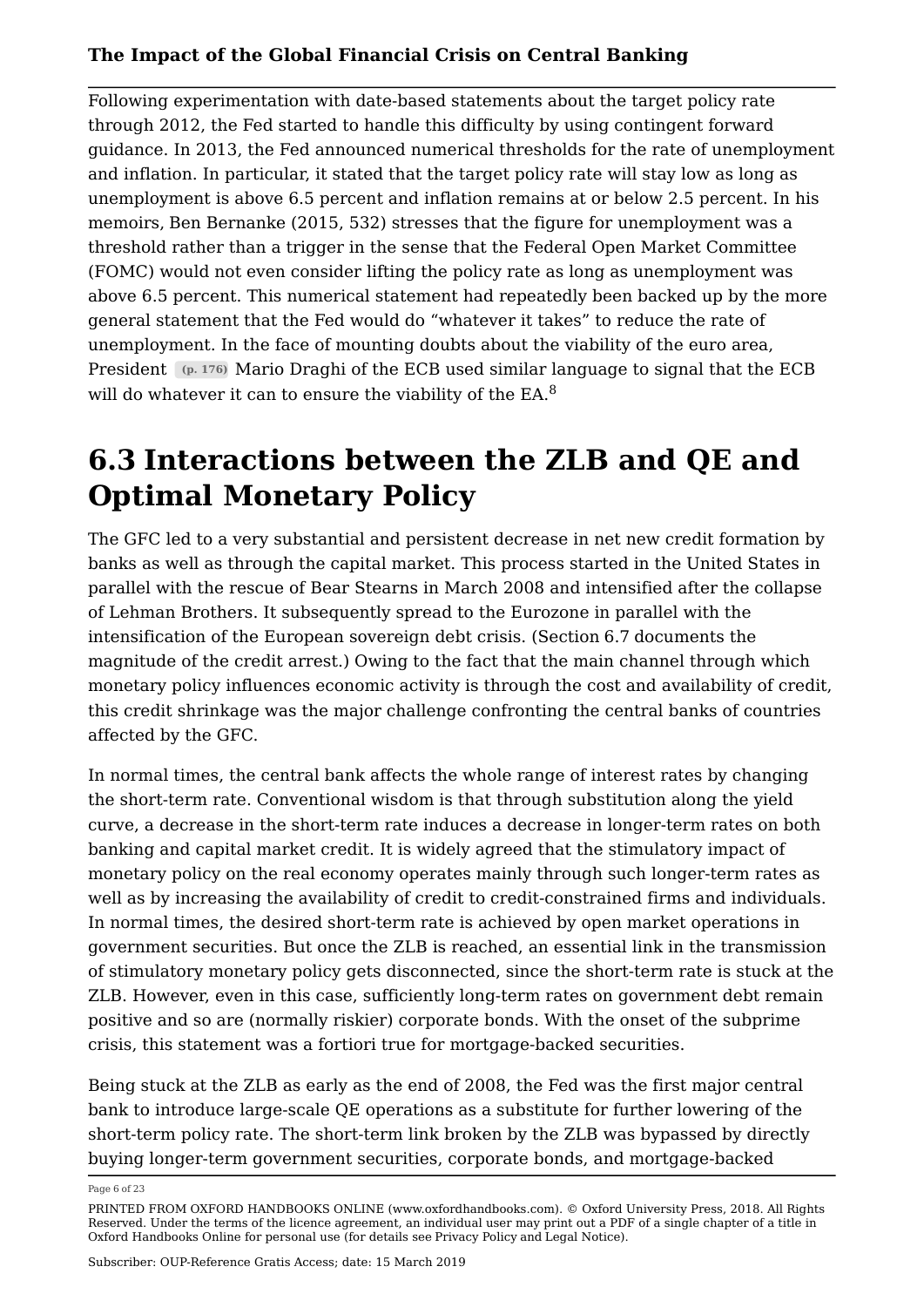securities. In other words, instead of trying to influence (the largely positive) longer-term rates through a short-term policy rate, the Fed's policy aimed at directly lowering longterm rates. In 2012, the Fed supplemented those operations by a "maturity extension program" under which it decided to swap 400 billion Treasury securities with maturities of less than three years that it owned for Treasury securities with maturities ranging from six to thirty years. As with QE, the explicit aim was to lower long-term rates and to release credit constraints. However, unlike QE, this operation did not require an expansion of the Fed's balance sheet, since the purchase of long-term government debt was financed by unloading short-term government debt (Bernanke 2015, 520).<sup>9</sup>

**(p. 177)** The ECB started to use QE on a grand scale only at the beginning of 2015. This is due to the fact that the ratio between credit flows through the capital market and credit flows through the banking system is smaller in the euro area than in the United States in conjunction with the stronger institutional focus of the ECB on price stability.<sup>10</sup> The recent extended period of negative output and inflation gaps in the Eurozone along with the recent better performance of the United States convinced the ECB to engage in QE operations in spite of its institutional leaning toward conservatism.

Empirical work by Swanson and Williams (2014) for the United States suggests that in spite of the fact that the policy rate had been at the ZLB since December 2008, interest rates with a year or more to maturity were responsive to news during 2008–2010 suggesting that the ZLB on the short end of the yield curve did not constraint movements in longer-term rates. The authors note that until late 2011, financial markets consistently expected the federal funds rate to lift off within four quarters. They attribute this finding to the combined effect of QE and forward guidance. Only beginning in late 2011 did the sensitivity of intermediate-maturity Treasury yields to news fall closer to zero. In spite of this, they conclude that the Fed's large-scale asset purchases (QE) along with forward guidance continued to move medium- and long-term rates.

Krishnamurthy and Vissing-Jorgensen (2011) estimate that QE1 and QE2 reduced the rates on Treasury bills and on agency and highly rated corporate bonds by 100 and 20 basis points, respectively. But the impact on lower-grade bonds was negligible unless directly targeted within a QE program. In particular, the impact of QE on mortgagebacked securities was significant only when QE involved the direct purchase of such securities.

The policy rates of the United States, the United Kingdom, and Japan have been at either the ZLB or within a short distance from it for quite some time. Even after the first liftoff of the US federal funds rate at the end of 2015, the Fed continues to postpone the next increase and signaled that further increases were going to be very gradual. Although a latecomer to the vicinity of the ZLB, the ECB currently has a negative policy rate, which is expected to remain in this range for quite some time. Partly because of those policies, long-term riskless rates are also low. But, as documented in Bean et al. (2015), long-term riskless rates have been going down for quite some time prior to the GFC because of

Page 7 of 23

PRINTED FROM OXFORD HANDBOOKS ONLINE (www.oxfordhandbooks.com). © Oxford University Press, 2018. All Rights Reserved. Under the terms of the licence agreement, an individual user may print out a PDF of a single chapter of a title in Oxford Handbooks Online for personal use (for details see Privacy Policy and Legal Notice).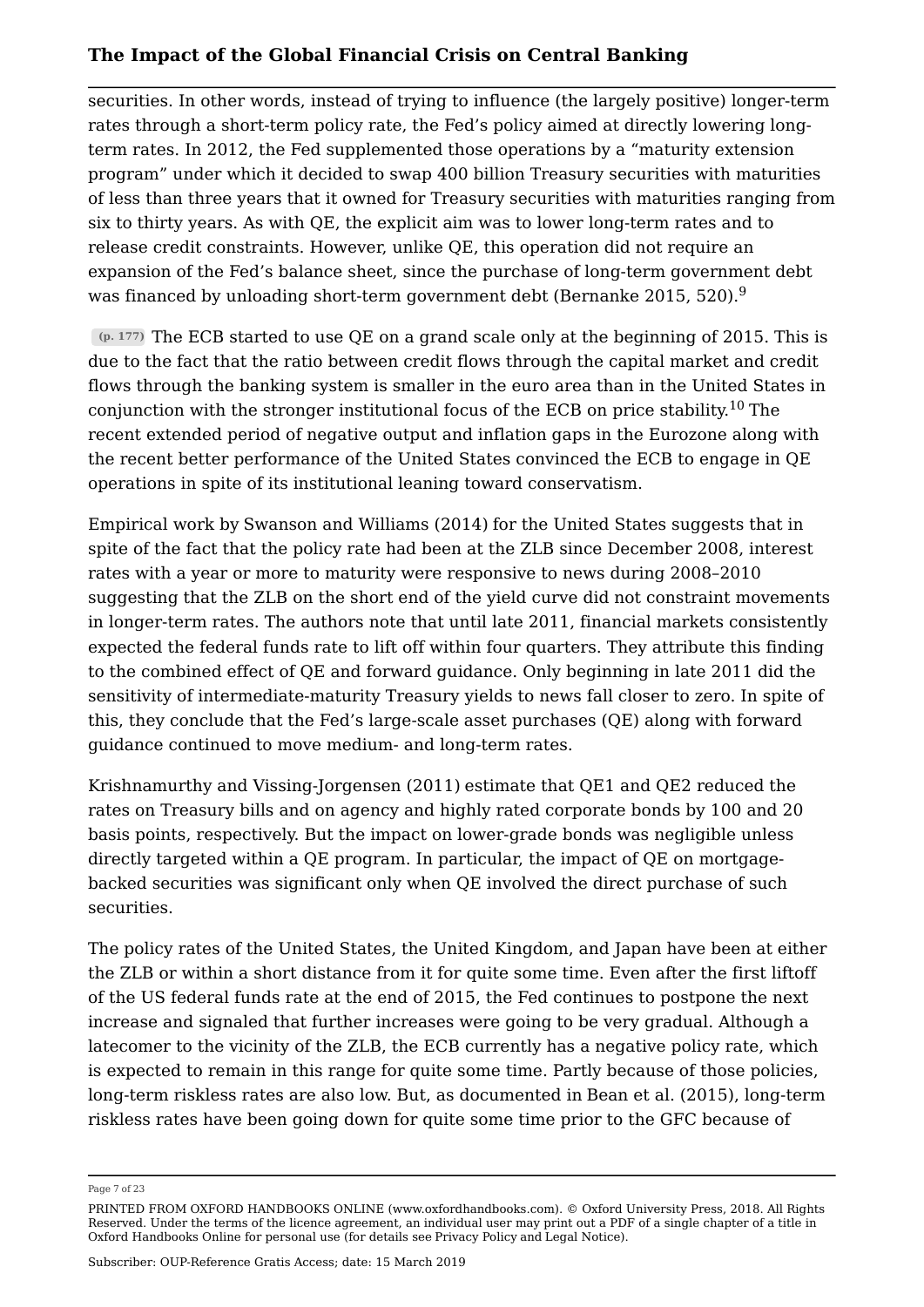long-term structural reasons, such as abundance of savings due to aging, secular stagnation of investments, and increased demand for safe assets.

Some researchers have interpreted this state of affairs to imply that the Wicksellian real natural rate of interest is currently deep in negative territory for an extended period of time (Cúrdia 2015; Cúrdia et al. 2015). By contrast, since policy rates are very low and actual inflation is zero or even negative, the actual short-term riskless rate is either zero or marginally positive. In either case, it is, on this view, substantially higher than the natural rate. The modern formulation of the Wicksellian approach as embedded in the New Keynesian framework implies that in the face of shocks, optimal monetary policy should maintain the actual real rate as close as possible to the natural real rate. This implies that the closeness of current riskless rates to the ZLB interferes with the **(p. 178)** implementation of optimal monetary policy. (Section 6.7 discusses recently proposed institutional solutions to this problem.)

## **6.4 Consequences of the Relative Passivity of Fiscal Policies for Monetary Policies during the GFC and "Helicopter Money"**

Traditional macroeconomic theory implies that when the interest rate is stuck at the ZLB, fiscal policy is particularly potent in stimulating aggregate demand. The reason is that expansionary fiscal policies are unlikely to trigger increases in interest rates at the ZLB. However, excluding the American Recovery and Reinvestment Act of 2009, fiscal policies in both the United States and the Eurozone were relatively passive during the bulk of the GFC for several reasons. In the United States, the main reason was the reluctance of a relatively conservative Congress to approve deficit financing along with increased polarization between President Barack Obama and a conservative Congress. In the euro area, the vicious circle between sovereign debt defaults and banking defaults along with the decentralization of fiscal decisions prevented large-scale discretionary fiscal expansions.

As a consequence of this fiscal immobility, monetary policies in both the United States and the Eurozone had to take a larger share of the anticyclical effort required to dampen the worldwide recession triggered by the GFC. The Fed responded vigorously and swiftly. Due mainly to its strong price stability mandate, the response of the ECB was relatively slower and not as vigorous as in the United States. But, as described earlier, with both the output and inflation gaps in the Eurozone substantially in negative territory during between 2014 and 2016, the anticyclical response of the ECB also became more vigorous.

The highly expansionary monetary policies of those big blocks (along with similar policies in the United Kingdom and Japan) induced central banks of smaller economies also to reduce their interest rates. Although the stimulatory effects of such policies are beneficial for world aggregate demand, they have several undesirable side effects. First, as more and more countries reduce their policy rates, the stimulatory impact of the real exchange

Page 8 of 23

PRINTED FROM OXFORD HANDBOOKS ONLINE (www.oxfordhandbooks.com). © Oxford University Press, 2018. All Rights Reserved. Under the terms of the licence agreement, an individual user may print out a PDF of a single chapter of a title in Oxford Handbooks Online for personal use (for details see Privacy Policy and Legal Notice).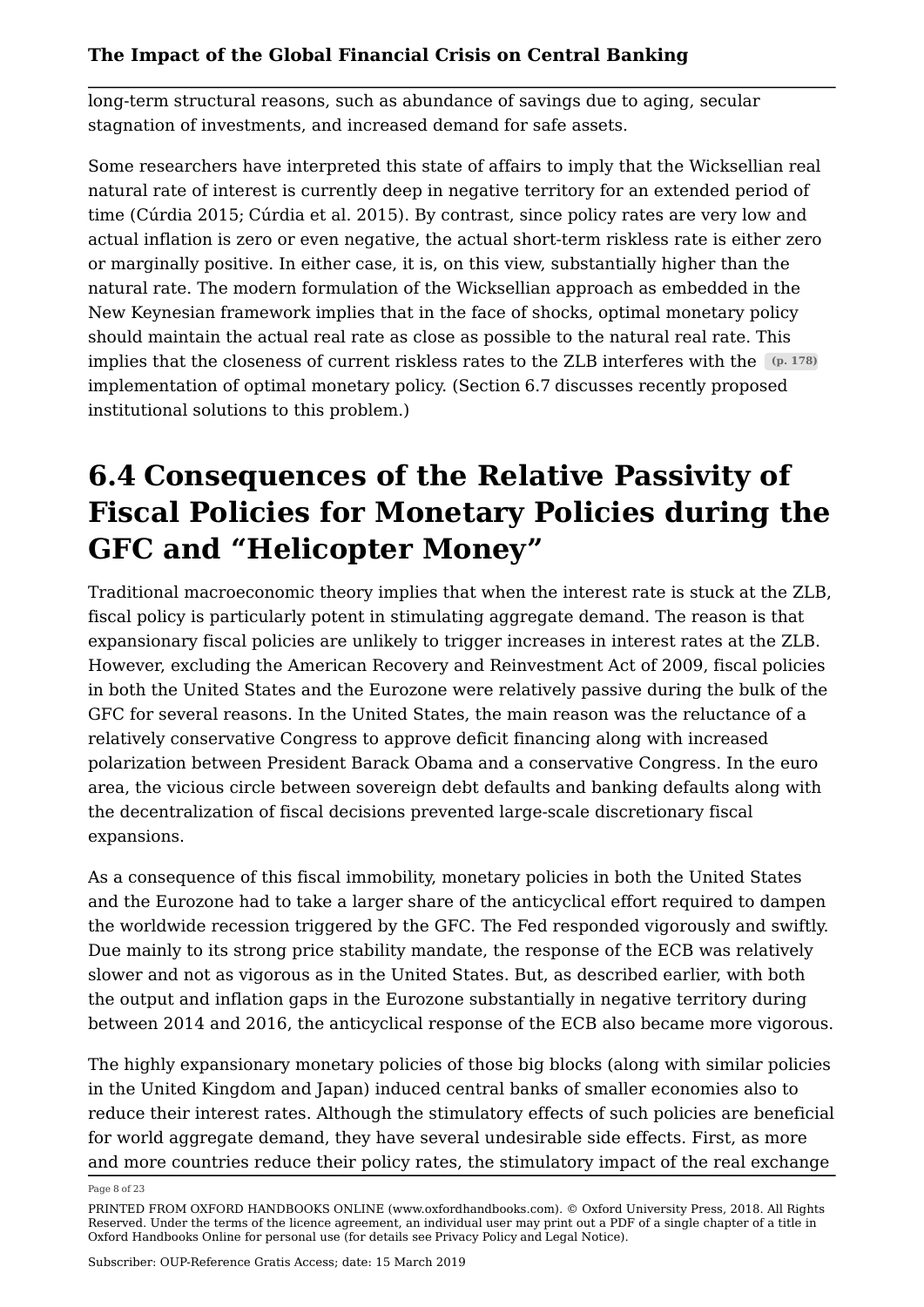rate via foreign trade on each single country's aggregate demand is reduced. This is somewhat reminiscent of "beggar thy neighbor" policies during the Great Depression with the following important difference: During the Great Depression, the instruments used to implement such policies were tariffs and quantitative restrictions on trade. During the GFC, the somewhat less blunt instruments are worldwide expansionary monetary policies that drive short-term policy rates down toward the ZLB. In its attempt to maintain external competitiveness, the central bank of each country reduces **(p. 179)** its policy rate, thus partially neutralizing the impact of the low rates in other countries on their competitiveness. The popular press refers to this as a "currency war." However, unlike tariffs during the Great Depression, the combined impact of worldwide monetary expansions on worldwide aggregate demand is still positive.

The second undesirable effect is that universally low interest rates encourage the formation of bubbles in real estate and financial markets. Although the charters of most central banks do not state that prevention of bubbles is an objective of the central bank, in practice, central banks with sufficient regulatory authority have used capital adequacy ratios, liquidity ratios, and payment-to-income ratios on mortgages during the GFC in order to partially offset the impact of low rates on the formation of asset bubbles.

The third undesirable aspect of low rates is that they reduce the pensions of savers who are reluctant to invest a substantial fraction of their savings in risky assets.

Caballero (2010) has suggested the following solution to this conundrum; decrease sale taxes without decreasing government expenditures, and finance the shortfall by means of a money gift from the Fed to the US Treasury. This is one way of implementing a "money helicopter drop." In order to ensure that such a step does not revive inflation once the economy returns to full employment, Caballero proposes that Treasury commit to return the Fed's "gift" once the economy is at its potential level. Although back in 2010 Caballero was mainly concerned with the US economy, as of the writing of this chapter, this proposal is obviously more relevant for the euro area than it is for the United States.

Comparison by Cukierman (2017) of the inflationary consequences of the **same** highpowered monetary expansion in the United States during the GFC and in Germany during the post-World War I inflation shows that inflation was much higher in Germany than in the United States. The main difference between the two episodes is that in Germany, the increase in money was immediately translated into government purchases, as proposed by Caballero in 2010. I believe this historical comparison strongly supports the view that a "helicopter drop" is very effective in quickly raising even a negative inflation rate toward the inflation target. It is ironic that although this idea is diametrically opposed to one of the basic tenets of the ECB charter, it is probably the swifter way to avoid a prolonged period of negative inflation as is currently the case in the euro area.

Page 9 of 23

PRINTED FROM OXFORD HANDBOOKS ONLINE (www.oxfordhandbooks.com). © Oxford University Press, 2018. All Rights Reserved. Under the terms of the licence agreement, an individual user may print out a PDF of a single chapter of a title in Oxford Handbooks Online for personal use (for details see Privacy Policy and Legal Notice).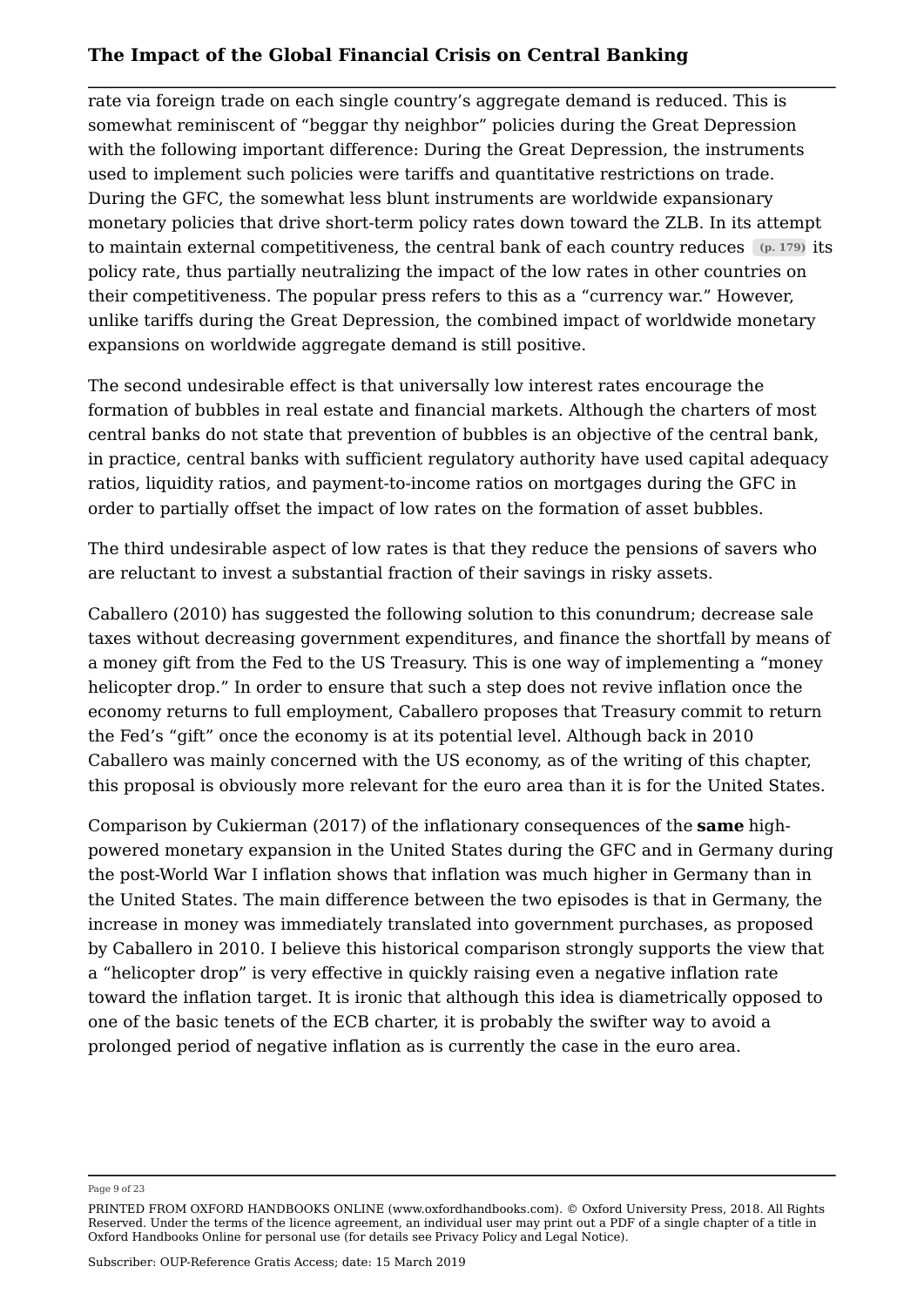## **6.5 The Role of Central Banks in Postcrisis Regulatory Reform**

The GFC triggered a process of regulatory reform particularly in the countries that were seriously affected by the crisis. Although details of those reforms differ across countries, there appears to be a consensus that detection, regulation, and prevention of systemic risk should be under the authority of the central bank, usually in cooperation **(p. 180)** with additional micro oriented regulatory bodies. The post crisis regulatory reforms in the United States, the euro area, and the United Kingdom are all built on the view that the best institutional location for macroprudential regulation is the central bank. In addition, recent legislation aims at providing regulatory frameworks in which cooperation and information exchange between different regulators are tighter than in the precrisis era.

## **6.5.1 US Regulatory Reform**

The July 2010 US Dodd-Frank Act created a Financial Stability Oversight Council (FSOC) of about ten regulators, chaired by the Treasury secretary, in which the Fed plays a central role. Those regulators are expected to meet on a regular basis and to issue specific regulations designed to achieve the broad goals of the act. This process has been going on since the passing of the act and is still ongoing.<sup>11</sup> One of the main precrisis problems of the US regulatory system was the fractionalization of regulatory functions across different regulators, often with patches of the financial system that were uncovered by regulation. Important objectives of the Dodd-Frank Act are to eliminate such patches and to increase coordination and information exchange among different regulators within the FSOC. The council is charged with identifying and responding to emerging risks throughout the financial system. For this purpose, the council is directed and authorized to perform the following functions:  $12$ 

**(i)** Make recommendations to the Federal Reserve for increasingly strict rules for capital, leverage, liquidity, risk management, and other requirements as companies grow in size and complexity, with significant requirements on companies that pose risks to the financial system.

**(ii)** Be authorized to require, with a two-thirds vote and vote of the chair, that a nonbank financial company be regulated by the Federal Reserve if the council believes there would be negative effects on the financial system if the company failed, or if its activities would pose a risk to the financial stability of the United States.

**(iii)** Be able to approve, with a two-thirds vote and vote of the chair, a Federal Reserve decision to require a large, complex company to divest some of its holdings if it poses a grave threat to the financial stability of the United States—but only as a last resort.

**(iv)** Establish a floor for capital that cannot be lower than the standards in effect today, and authorize the council to impose a ceiling of 15-to-1 leverage-to-capital ratio at a company, if necessary, to mitigate a grave threat to the financial system.

Page 10 of 23

PRINTED FROM OXFORD HANDBOOKS ONLINE (www.oxfordhandbooks.com). © Oxford University Press, 2018. All Rights Reserved. Under the terms of the licence agreement, an individual user may print out a PDF of a single chapter of a title in Oxford Handbooks Online for personal use (for details see Privacy Policy and Legal Notice).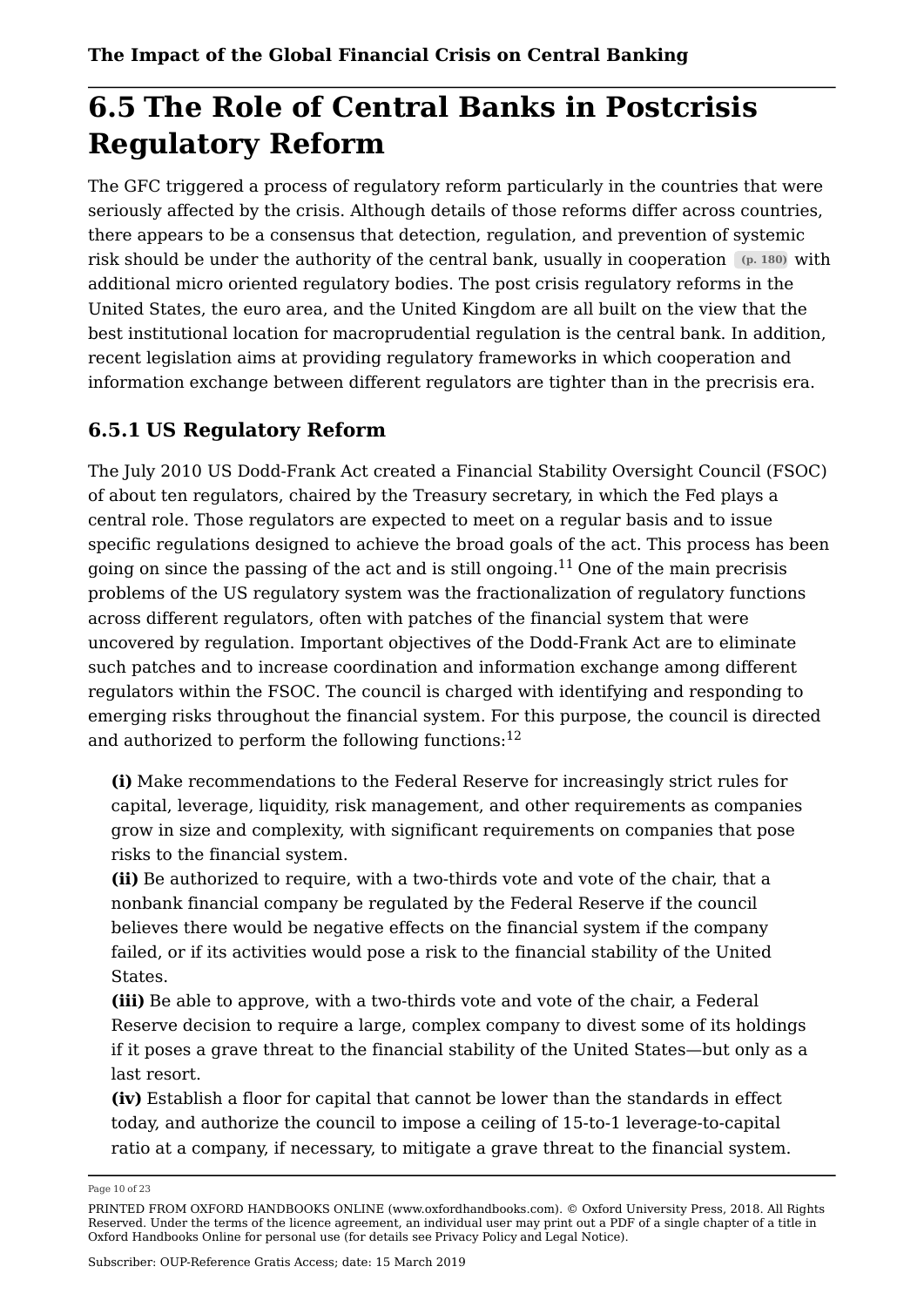**(v)** Require large, complex financial companies to periodically submit plans for their rapid and orderly shutdown, should the company go under—also known as funeral plans or living wills.

**(p. 181) (vi)** Create an orderly liquidation mechanism for the Federal Deposit Insurance Corporation (FDIC) to unwind failing systemically significant financial companies. Shareholders and unsecured creditors bear losses, and management and culpable directors will be removed.

**(vii)** Require that Treasury, FDIC, and the Federal Reserve all agree to put a company into the orderly liquidation process to mitigate serious adverse effects on financial stability, with an up-front judicial review.

**(viii)** Any emergency lending by the Fed must be approved by the secretary of the Treasury, and loans may not be made to insolvent firms.<sup>13</sup>

The legislation embraces the Thornton-Bagehot principle that emergency liquidity should be provided by the Fed—but only to solvent institutions. Interestingly, such emergency liquidity has to be approved by the secretary of the Treasury. This feature reflects the view that in a democratic society, a financial crisis that requires large liquidity injections cannot be left only to the discretion of the central bank.<sup>14</sup>

## **6.5.2 Euro Area Regulatory Reform**

The main precrisis problem of the euro area was, and still is, the variety of regulatory systems across different countries. Although some variety is probably inevitable in view of differences in the financial structures of different countries, the globalization of banking business within the euro area calls for a tighter measure of common supervision and regulation. To address this challenge, a Single Supervisory Mechanism (SSM) for Europe was created in November 2014. It is made up of the ECB and the national supervisory authorities of the participating countries. Its main objectives are to ensure the safety and soundness of the European banking system, increase financial integration and stability, and ensure consistent supervision.

The SSM is one of the two pillars of the EU banking union, along with the Single Resolution Mechanism (SRM). The European banking union integrates supervisory and resolution mechanisms for banks within the European Union and, as of November 2014, makes the ECB directly responsible for the supervision of 129 significant banks within the European Union. These banks hold almost 82 percent of banking assets in the euro area. Banks that are not considered significant are known as "less significant" institutions. They continue to be supervised by their national supervisors, in close cooperation with the ECB. At any time, the ECB can decide to directly supervise any one of these banks to ensure that high supervisory standards are applied consistently. All euro area countries participate automatically in the SSM. Other EU countries that do not have the euro as their currency can choose to participate. To do so, their national supervisors enter into "close cooperation" with the ECB.

Page 11 of 23

PRINTED FROM OXFORD HANDBOOKS ONLINE (www.oxfordhandbooks.com). © Oxford University Press, 2018. All Rights Reserved. Under the terms of the licence agreement, an individual user may print out a PDF of a single chapter of a title in Oxford Handbooks Online for personal use (for details see Privacy Policy and Legal Notice).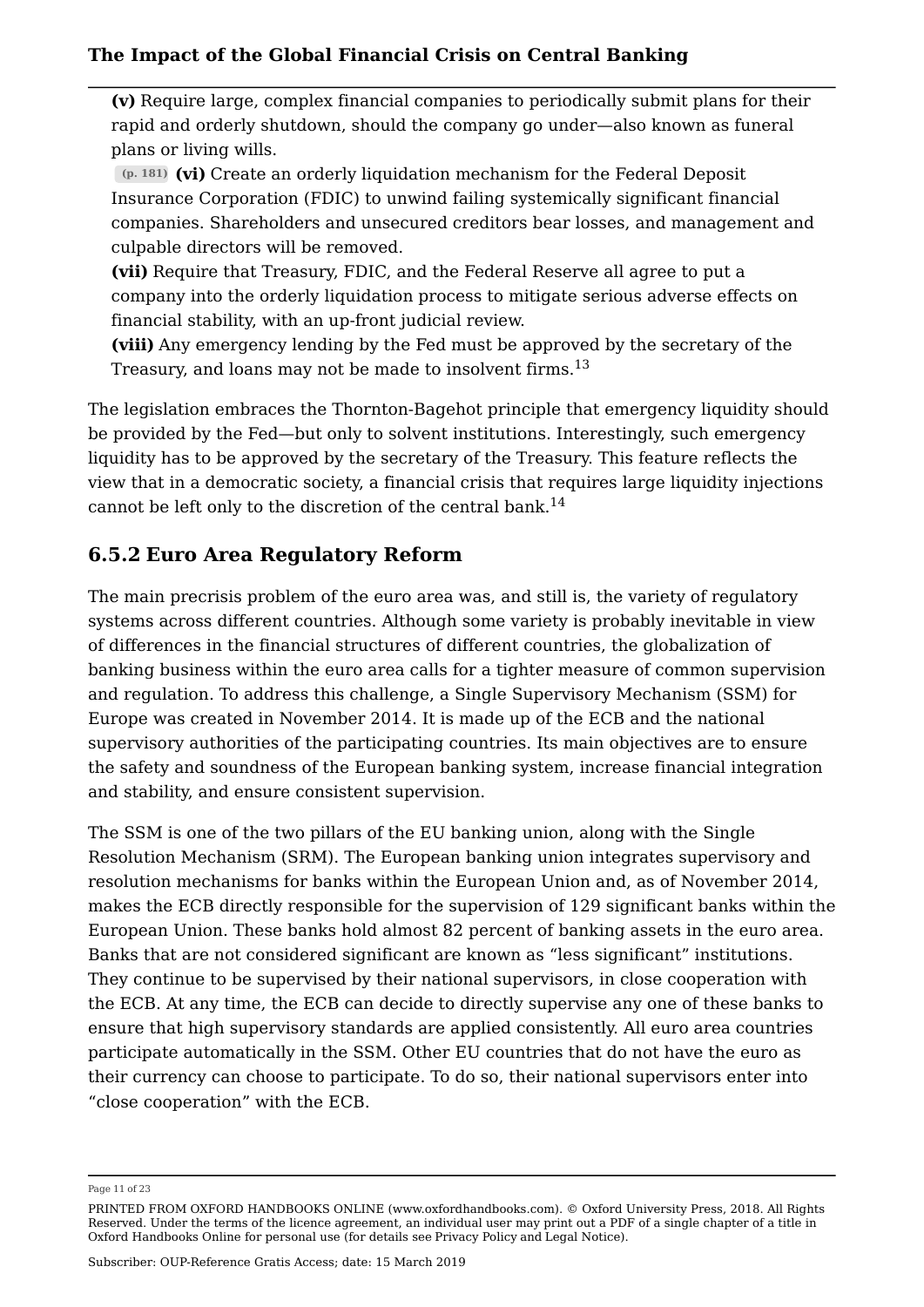The SRM became effective in December 2015. Its main purpose is to ensure the efficient resolution of failing banks with minimal costs for taxpayers and to the real economy. A Single Resolution Board ensures swift decision-making procedures, **(p. 182)** allowing a bank to be resolved over a weekend. As a supervisor, the ECB has an important role in deciding whether a bank is failing or likely to fail. A Single Resolution Fund, financed by contributions from banks, is available to pay for resolution measures.<sup>15</sup>

## **6.5.3 UK Regulatory Reform**

The United Kingdom's Financial Policy Committee (FPC), formed in early 2011, is the country's systemic risk regulator charged with overseeing the overall stability of the financial system. The committee is given tough powers to tame systemic risk by clamping down on loose credit, overheated sectors, and previously unregulated parts of the financial system. In parallel, a firm-specific, microprudential, operationally independent subsidiary of the BoE, the Prudential Regulation Authority (PRA) was established to manage significant risks on the balance sheets of individual financial institutions. The affiliation of this authority with the BoE should facilitate cooperation and information exchange between the macro (FPC) and the micro (PRA) regulators.<sup>16</sup>

## **6.5.4 Common Elements in US, UK, and Euro Area Regulatory Reforms and Their Rationale**

Regulatory reforms in all three areas are based on the notion that the central bank is the choice institution for macroprudential supervision and regulation. This consensus is supported by two main considerations. First, the central bank is the public sector's institution that is likely to have the widest view of the overall state of the financial system. Second, the central bank is also the institution that acts as LOLR in case of crisis. It therefore makes sense to charge the central bank with systemic stability and to endow it with the additional policy instruments needed to perform this task. Consequently, the central bank is well positioned to evaluate the trade-offs involved in taking preventive measures against a systemic crisis and the injection of public funds to limit the adverse effects of such a crisis if it materializes.<sup>17</sup>

However, this enlargement of the central bank's authority moves it closer to the political arena and in particular to fiscal decisions. This is problematic on two counts. First, involvement of the central bank in semifiscal decisions may endanger its independence. Second, as the magnitude of those liquidity injections rises, they become closer to fiscal policy in that they involve a redistribution of wealth. This violates the principle that in democratic societies, distributional policies should be determined by elected officials rather than by unelected bureaucrats. The regulatory reforms of both the United States and the United Kingdom handle this problem by involving the Treasury in the regulatory process. As we saw earlier, in the United States, the FSOC is chaired by the Treasury secretary, and in the United Kingdom, both the FPC and the PRA are accountable to HM Treasury.

Page 12 of 23

PRINTED FROM OXFORD HANDBOOKS ONLINE (www.oxfordhandbooks.com). © Oxford University Press, 2018. All Rights Reserved. Under the terms of the licence agreement, an individual user may print out a PDF of a single chapter of a title in Oxford Handbooks Online for personal use (for details see Privacy Policy and Legal Notice).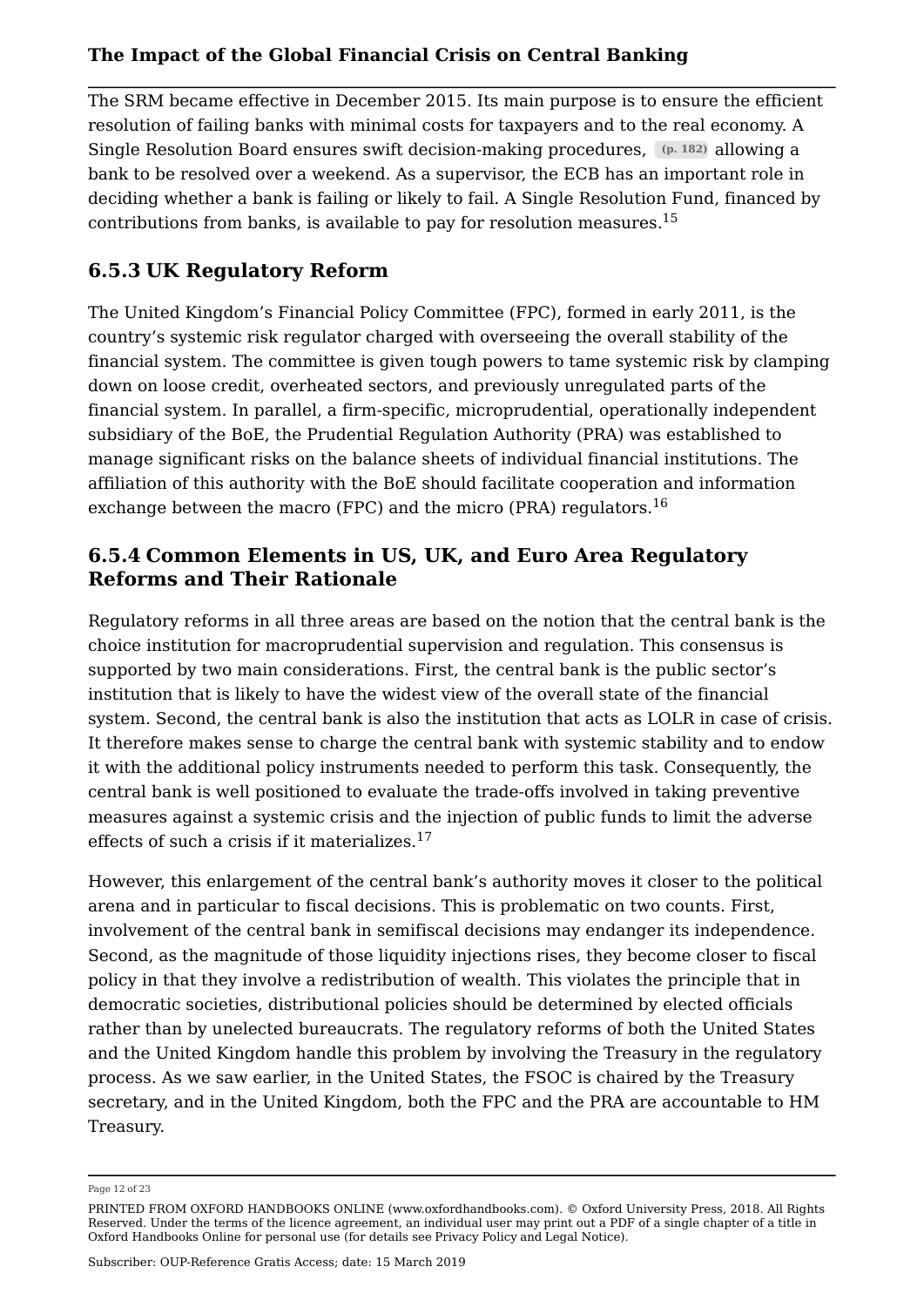**(p. 183)** The situation is somewhat different in the euro area. Since it operates within an area composed of nineteen different fiscal authorities with a stronger price stability mandate than in the United States or the United Kingdom, the ECB is not directly accountable to a single fiscal authority. This implies that in case of a crisis that requires substantial liquidity injections, the tension between the monetary and fiscal aspects of LOLR operations must be resolved by negotiations between the ECB and the euro area governments.

This raises a thorny question about the relative desirability of those two institutional arrangements. The answer to this question, most likely, depends on the relative risks to price versus risks to financial stability. When risks to financial stability are more important, the involvement of fiscal authorities is desirable even at the cost of some central bank independence  $(CBI)$ .<sup>18</sup> However, when the converse is true, this statement is reversed. Be that as it may, the enhanced role of central banks in macroprudential regulation, in all three regimes, implies that in the future, central banks are likely to play a more important role than in the past in the internalization of the trade-offs between price and financial stability.

# **6.6 Open Questions and Some Old-New Ideas**

## **6.6.1 How to Reconcile a Negative Natural Interest Rate and the ZLB?**

The long period of low world interest rates experienced during the last decade is unique. The persistent maintenance of short-term policy rates in the vicinity of the ZLB by major central banks after Lehman's collapse is obviously an important reason for low short-term interest rates since that time. Those policies also partially contributed to the relatively low level of long-term risk-free rates. However, as shown by Bean et al. (2015), both nominal and real risk-free rates were already low prior to the GFC. This fact led some economists to argue that this is a result of secular stagnation driven by a fall in investment opportunities due to a slowdown in the rate of population growth and a decline in the rate of innovation (Gordon 2012; Gordon 2014; Summers 2014).

Bean et al. (2015) argue convincingly that the main reason for the decline in the risk-free long-term real rate is an increase in world savings induced by an aging population due to substantial increases in life expectancy without similar increases in retirement age. This still leaves an open question about the persistence of low interest rates in the future. Although they believe that the world savings rate is a slow-moving variable, Bean et al. argue that at some distant point, world savings are likely to reverse course. At that point, real rates will start to rise. Until that time, real rates are likely to be low. In particular, the short-term real rate, also known as the Wicksellian natural rate of **(p. 184)** interest, is likely to be low and, according to calculations made by some economists, even negative.<sup>19</sup>

Page 13 of 23

PRINTED FROM OXFORD HANDBOOKS ONLINE (www.oxfordhandbooks.com). © Oxford University Press, 2018. All Rights Reserved. Under the terms of the licence agreement, an individual user may print out a PDF of a single chapter of a title in Oxford Handbooks Online for personal use (for details see Privacy Policy and Legal Notice).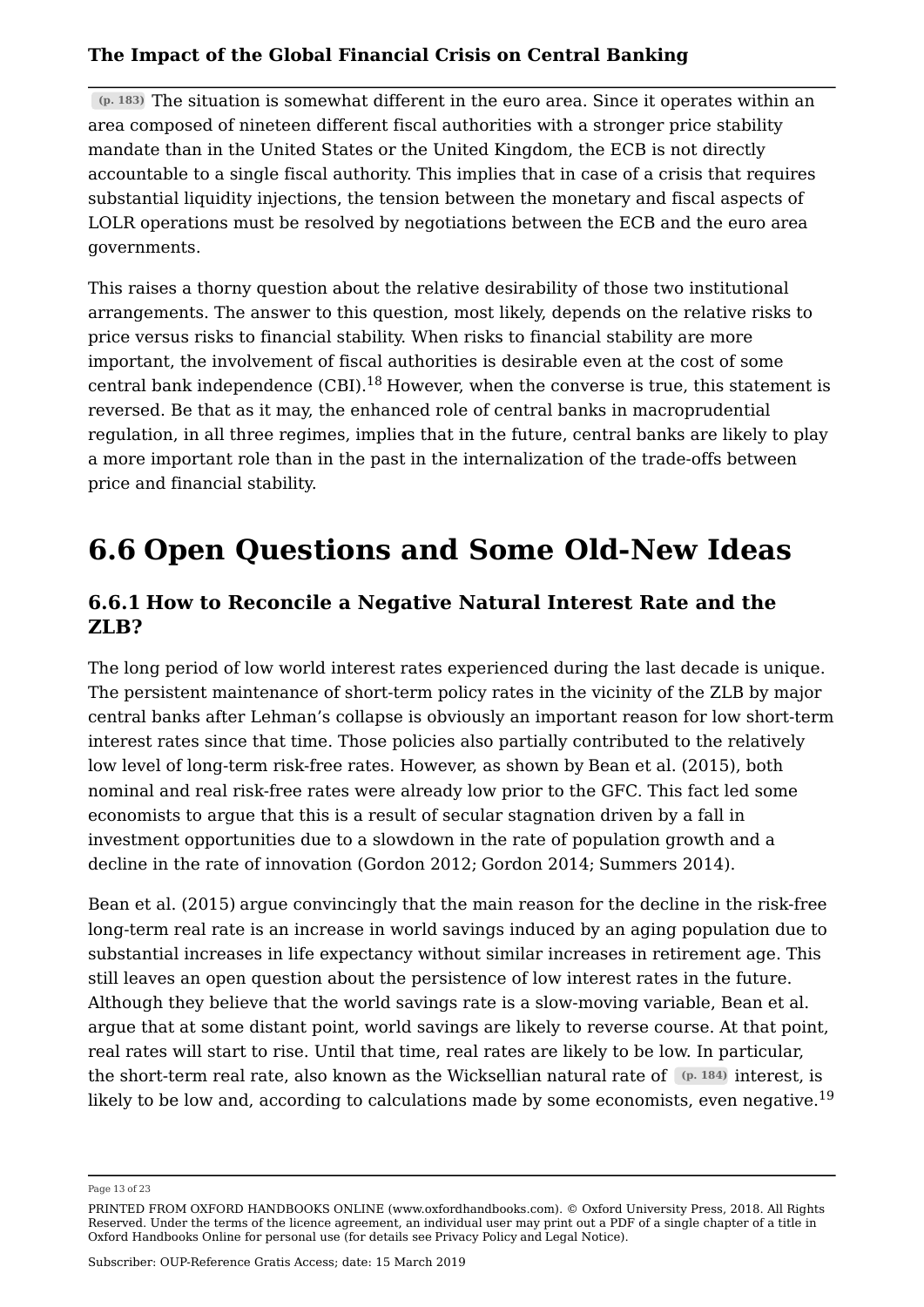During periods in which the policy rate is at (or slightly below) the ZLB and inflation is far below the 2 percent target and even negative, this configuration leads to a positive real short-term policy rate that is obviously above the (negative) natural rate of interest. The current state of affairs in the euro area conforms to this description. At least conceptually, it implies that the ZLB imposes an effective constraint on modern Wicksellian optimal monetary policy, since it does not make it possible to reduce the real policy rate to the level of the negative natural rate. Two solutions have been proposed to this conundrum. One is to raise the inflation target to, say, 4 percent. The other is to adjust monetary institutions so as to eliminate the ZLB constraint.

The idea to raise the inflation target in order to bypass the constraint of the ZLB on monetary policy has been recently revived by Blanchard, Dell-Ariccia, and Mauro (2010) and Ball (2014). $^{20}$  By sufficiently raising the inflation target, it is obviously possible to hit any negative natural rate in spite of the ZLB. Obviously, this strategy will work only if the higher target is credible and is, therefore, able to raise inflationary expectations and reduce the ex ante real rate.

Although the logic of this argument is appealing, it has two potential limitations. First, if the higher inflation target achieves the objective of lifting actual output to its potential level, the higher-than-normal inflation target becomes time inconsistent. This may undermine the credibility of the higher target in the first place (Tabellini 2014). Second, at a more practical level, after a hard-won battle against inflation, most central bankers are generally reluctant to tamper with the inflation target out of fear that when more normal times return, this will upset the stabilizing effect of a permanently fixed target of 2 percent on long-run inflationary expectations. This argument carries more weight the lower the number of times the policy rate is expected to hit the ZLB in the future.<sup>21</sup>

The other way to neutralize the constraint imposed by the ZLB on optimal monetary policy is to adjust monetary institutions so as to neutralize the incentive to move funds into cash when deposit rates become negative. Buiter and Rahbari (2015) explore three possible ways to achieve that. One is to remove the fixed exchange rate between zero interest-rate cash currency and central bank reserves/deposits denominated in a virtual currency. This can be done by dating cash and by credibly committing to reduce its value periodically at a rate identical to the rate at which reserves depreciate due to the negative interest they carry. $22$ 

Although the logic of the idea is impeccable, it is hard to imagine that such a drastic (and inconvenient) institutional change is likely to be adopted anytime soon, only because some calibrated New Keynesian models like that of Cúrdia (2015) and Cúrdia et al. (2015) estimate that the US natural rate of interest rate is likely to be in the neighborhood of minus 4 percent for several years. Beyond this impressionist remark, it is important to remember that the interest rates that are important for economic activity are mediumand long-term rates and that, due to the positive slope of the yield curve, they are not necessarily constrained by the ZLB. This view is partially supported by evidence showing

Page 14 of 23

PRINTED FROM OXFORD HANDBOOKS ONLINE (www.oxfordhandbooks.com). © Oxford University Press, 2018. All Rights Reserved. Under the terms of the licence agreement, an individual user may print out a PDF of a single chapter of a title in Oxford Handbooks Online for personal use (for details see Privacy Policy and Legal Notice).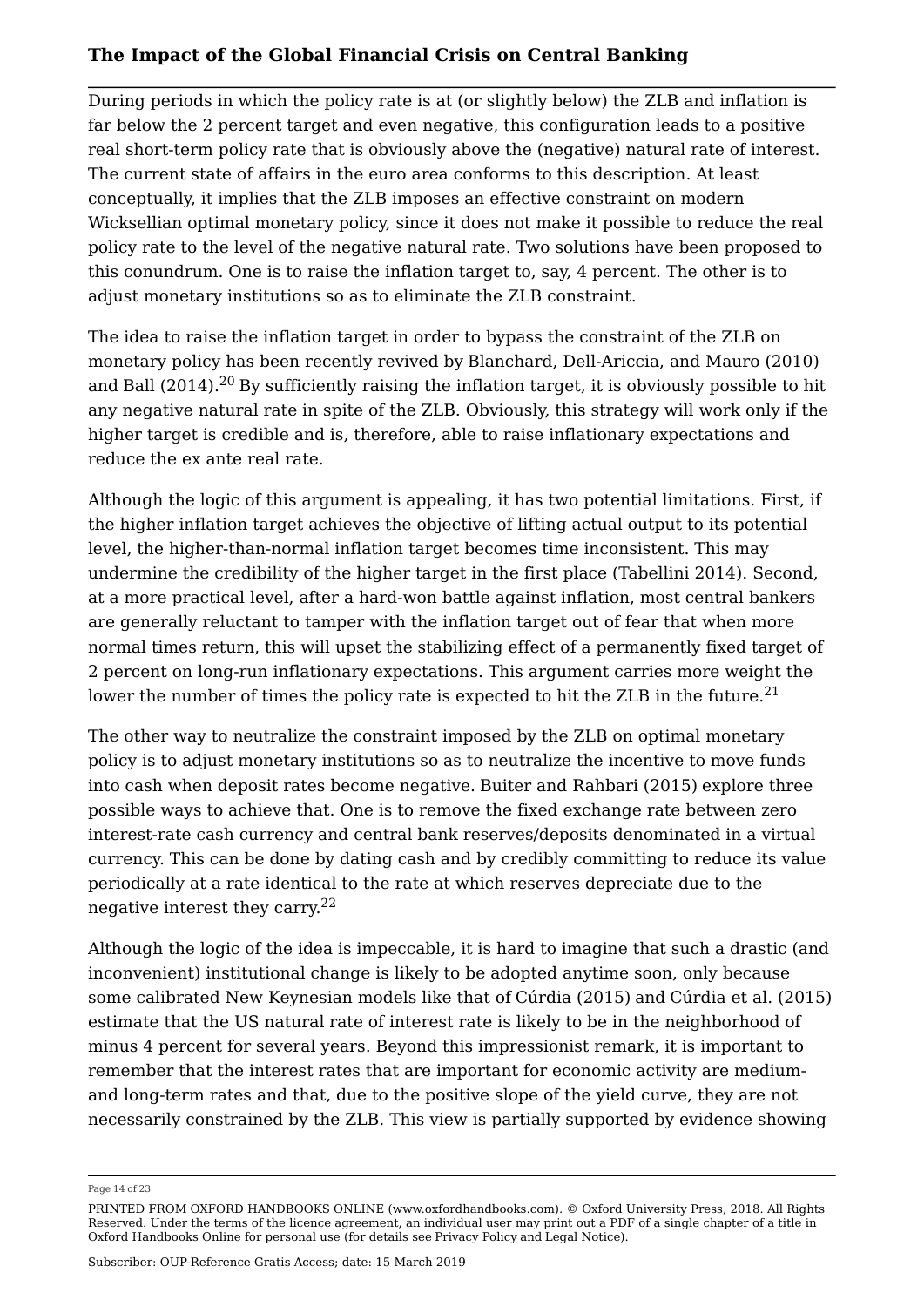that, at least until 2010, the impact of the short-term ZLB on US one- and two-year interest rates was negligible (Swanson and Williams 2014).

## **(p. 185) 6.6.2 Should the Reserve Requirement on Banks Be Raised to 100 Percent?**

Following the Great Depression, Irving Fisher became a strong supporter of the "Chicago plan" which advocated the establishment of a 100 percent reserve requirement on banks. Both Fisher and the University of Chicago economists behind the proposal believed that by increasing the central bank's control of credit, this institutional change would greatly reduce the likelihood of financial crises. But, as is well known, this idea was never implemented. Following the GFC, a modern reincarnation of the idea, adapted to the much deeper current financial markets, was proposed by Cochrane (2014), who advocates that: (i) banks should be 100 percent funded by equity, (ii) fixed-value debt should be 100 percent backed by Treasury or Fed securities, and (iii) capital ratios should be replaced by Pigouvian taxes. During 2015, a Swiss group collected the one hundred thousand signatures necessary to require a national referendum on requiring banks to hold 100 percent reserves.

Besides the obvious political opposition of banks to such a change, any serious evaluation of this matter should keep in mind the following considerations. First, by strengthening the link between high-powered money and credit creation, such a move will transfer a good chunk of decisions about the allocation of credit to the central bank. This will require central banks to develop the microeconomic skills necessary for evaluation of different credit risks. It is likely to increase the politicization of central banks and endanger their independence by inducing a stronger involvement of governmental politics in the allocation of credit.

Furthermore, Diamond and Dybvig (1986) argue that this proposal has the following additional drawbacks; it will damage the economy by decreasing the overall amount of liquidity and will necessitate the creation of new regulatory structures to control the institutions that will enter into the vacuum left when banks can no longer create liquidity. This is likely to be particularly detrimental for small and medium-size firms that have limited access to the capital market. In summary, it appears that although a 100 percent reserve requirement is likely to enhance the stability of the financial system, the jury is still out on the desirability of this idea.

## **6.7 The Evolution of Credit over the GFC: Implications for Exit Policies**

Since 2008, and in spite of huge injections of high-powered money by the Fed after Lehman's collapse, new credit allocations through the US banking system and its capital market experienced deep and sustained decreases. Somewhat less extreme but broadly similar processes occurred in the euro area, mainly after the public admission by Greek

Page 15 of 23

PRINTED FROM OXFORD HANDBOOKS ONLINE (www.oxfordhandbooks.com). © Oxford University Press, 2018. All Rights Reserved. Under the terms of the licence agreement, an individual user may print out a PDF of a single chapter of a title in Oxford Handbooks Online for personal use (for details see Privacy Policy and Legal Notice).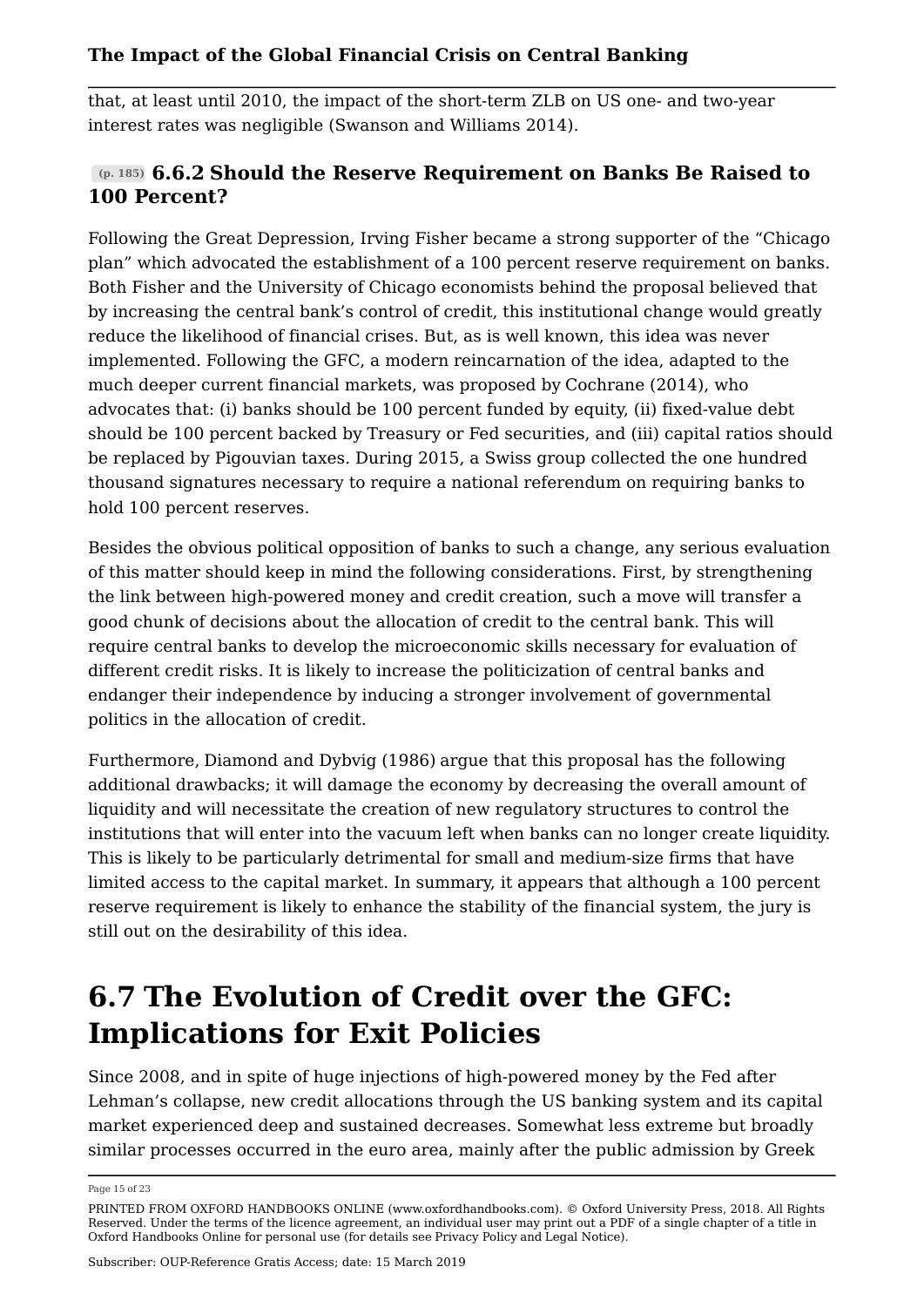Prime Minister George Papandreou in November 2009 that Greek deficits and debt **(p. 186)** were substantially higher than previously available public figures.<sup>23</sup> Figures 6.1 and 6.2 illustrate the dimensions of total new credit arrest in the United States and in the euro area, respectively, since the onset of the GFC through 2015. In both the United States and the euro area, new total credit growth through banks and the capital market was seriously depressed for about five years. In about half of those years, total US credit actually shrank. There are signs of some pickup in total new credit in the United States during 2014 and 2015. However, the credit increments in those years pale in comparison to their counterparts prior to 2008. Except for the fact that it starts about one to two years later, a similar phenomenon characterizes the behavior of changes in total credit in the euro area.

There is little doubt that the deep and relatively long recession, first in the United States and later in Europe, is related to the arrest in credit growth. It is therefore important to understand the reasons for the deep and sustained arrest in the allocation of new credit. In the United States, the decision not to bail out Lehman Brothers after previously bailing out other systemically important financial institutions (SIFI) constitutes an important watershed. By demonstrating to financial market participants that not all SIFI institutions will always be bailed out, this decision generated an immediate panic. The ensuing flight to safety along with substantial decreases in the market value of assets severely reduced the willingness of banks to grant credit and of institutional investors to continue to lend to banks. Essentially, financial market participants became probabilistically aware of the existence of lower bailout probabilities.<sup>24</sup>



*Figure 6.1* Total Net New Bank Credit and Total Net New Issuance of Bonds in the United States, excluding Treasury Bills (\$ Billions)

Sources: bank credit, Bloomberg ALCBBKCR Index; bond issues, Securities Industry and Financial Markets Association (SIFMA).

**(p. 187)**

Page 16 of 23

PRINTED FROM OXFORD HANDBOOKS ONLINE (www.oxfordhandbooks.com). © Oxford University Press, 2018. All Rights Reserved. Under the terms of the licence agreement, an individual user may print out a PDF of a single chapter of a title in Oxford Handbooks Online for personal use (for details see Privacy Policy and Legal Notice).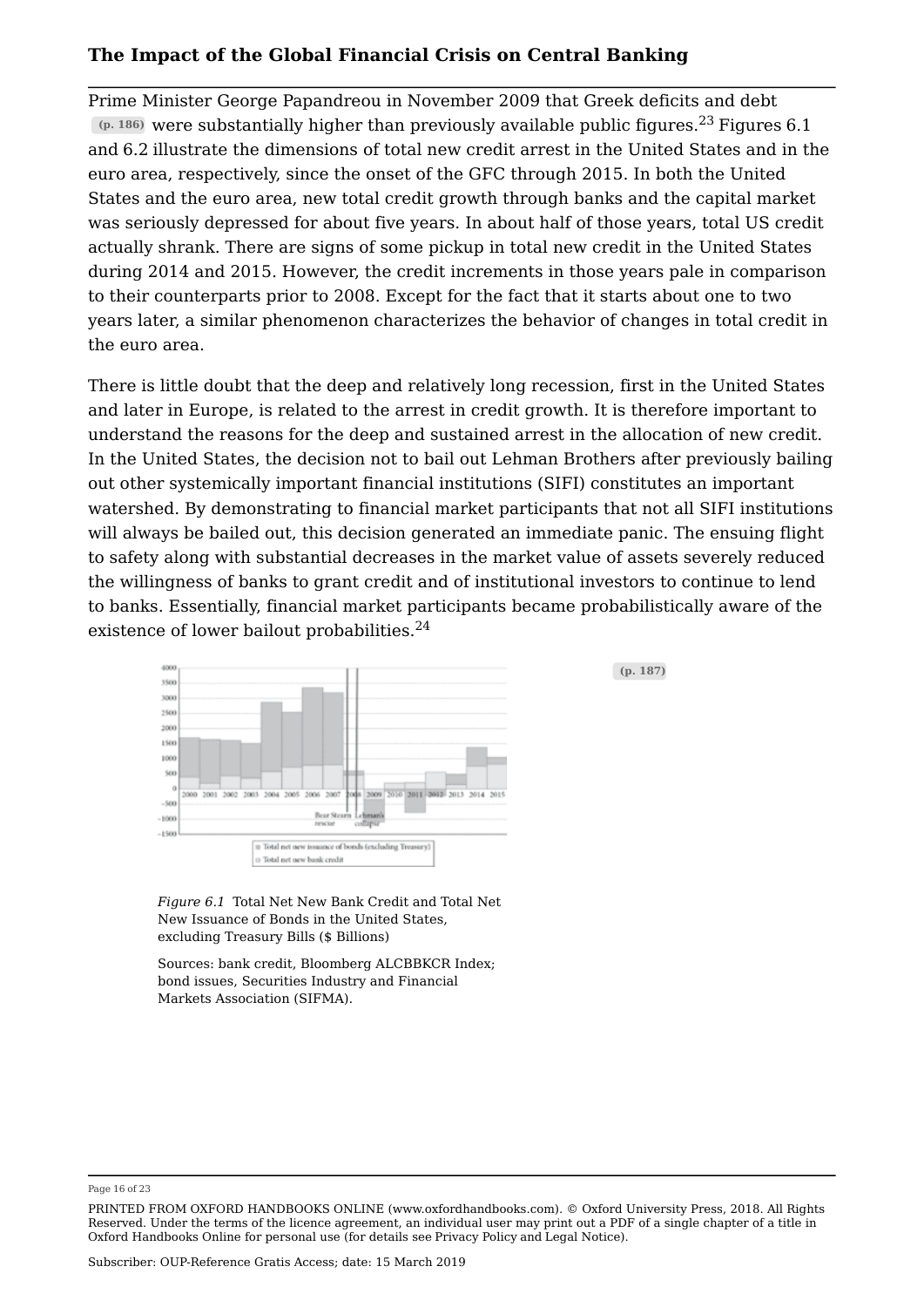

*Figure 6.2* Total Net New Bank Credit and Bond Issuance in the Euro Area, excluding Government ( $\epsilon$ Billions)

Sources: http://sdw.ecb.europa.eu.

Although the mechanism above provides a reasonable explanation for the sudden deep credit arrest immediately following Lehman's collapse, the persistence of this arrest involves additional longer-term factors. One is the wellknown financial accelerator mechanism (Bernanke and Gertler 1995; Bernanke, Gertler,

and Gilchrist 1996). By reducing the value of real estate and financial assets, the initial trauma reduced the value of available collateral along with banks' equity capital. Both factors reinforced the unwillingness of banks to extend credit for some time after the initial panic.<sup>25</sup> As recounted in section 6.5, the GFC also triggered long-term regulatory reforms in major Western economies. The postcrisis emerging regulatory frameworks impose restrictions on automatic bailouts, require SIFIs to provide "living wills" and to perform stress tests, and impose more stringent capital, leverage, and liquidity ratios. Although some of those are phased in gradually, their impact on new credit formation is gradually felt in advance due to banks' attempts to improve their capital and leverage ratios.

The upshot of the previous discussion is that the reduction in the value of collateral, tougher regulatory demands from banks, and the lingering traumas in the aftermaths of Lehman's collapse and the Greek sovereign crisis have been a drag on credit growth and are likely to slow it down also in the foreseeable future. One implication of this point of view is that exits from the extraordinarily expansionary monetary policies followed during the crisis, first by the Fed and subsequently by the ECB, should be phased in rather carefully with an eye to what such exits are doing to credit expansion and the real economy. This statement is particularly relevant for the euro area, in which economic activity is substantially below potential and the rate of inflation is negative.

## **(p. 188) 6.8 Conclusion**

This chapter describes the main changes in the conduct of monetary policy and in monetary policymaking institutions triggered by the GFC. In reaction to the crisis, the policy rates of the United States and the United Kingdom quickly reached the ZLB. After a while, the more conservative ECB reached this range as well, and it is currently featuring a negative policy rate. Policy rates in the vicinity of the ZLB along with a relative passivity of fiscal policies induced heavier reliance on monetary policy instruments that had been considered unconventional during the Great Moderation. The

Page 17 of 23

PRINTED FROM OXFORD HANDBOOKS ONLINE (www.oxfordhandbooks.com). © Oxford University Press, 2018. All Rights Reserved. Under the terms of the licence agreement, an individual user may print out a PDF of a single chapter of a title in Oxford Handbooks Online for personal use (for details see Privacy Policy and Legal Notice).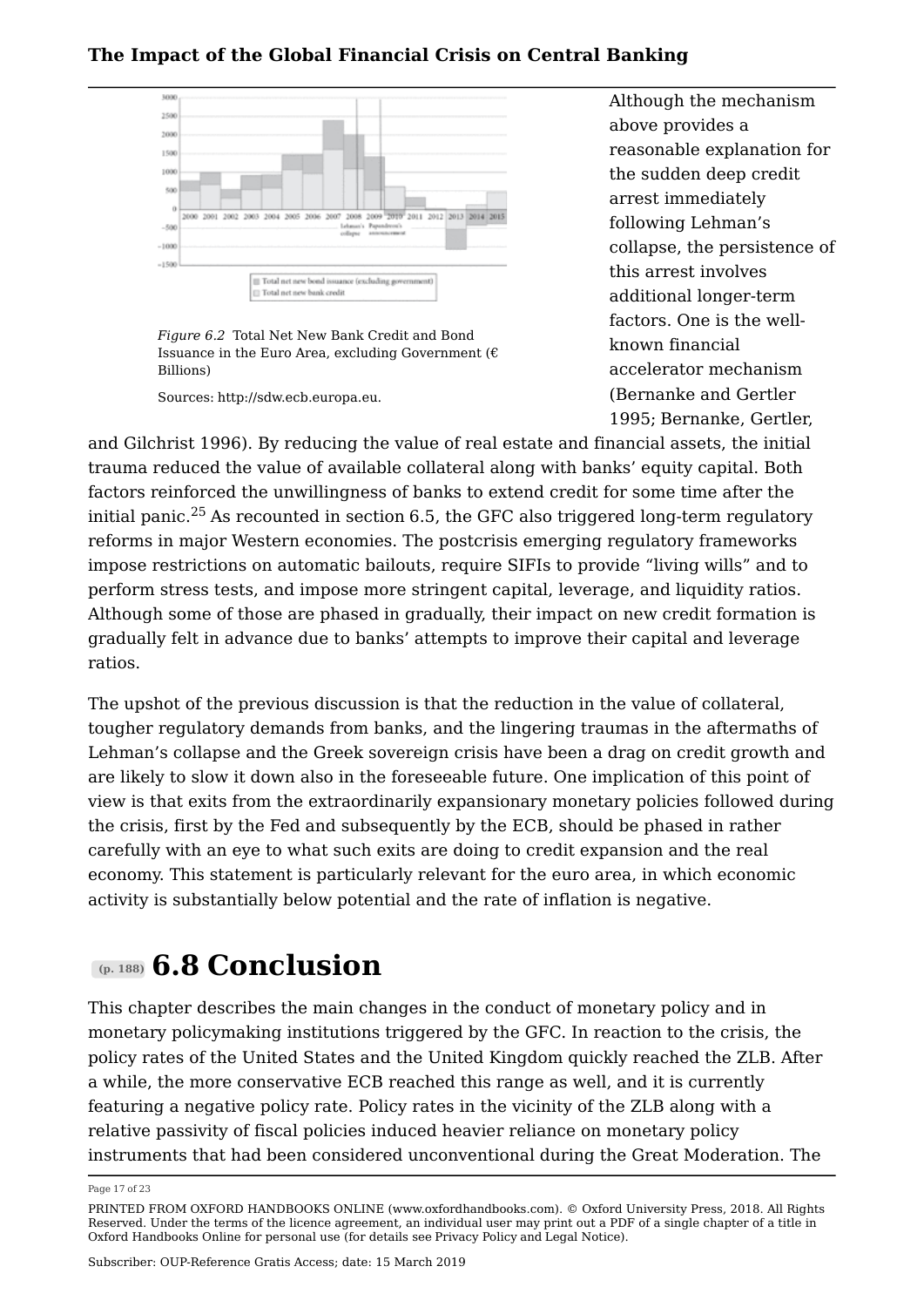most important among those are QE, forex market interventions, negative interest rates, and forward guidance.

The crisis triggered a wide-scale process of regulatory reforms in the United States, the euro area, the United Kingdom, and other countries. In practically all cases, the main responsibility for macroprudential regulation is now being vested with the central banks. Although it is likely that such broadening of central bank authority reduces the likelihood of systemic crises, it may increase the politicization of central banks in the future. In the euro area, the crisis triggered a substantial move toward unification of regulation under the umbrellas of a banking union that rests on three pillars: the SSM, the SRM, and the harmonization of regulation. Persistently low rates of inflation and interest may preclude the achievement of optimal monetary policy due to the ZLB if the Wicksellian natural rate is deep in negative territory, as some recent research for the United States shows. The chapter describes and evaluates various proposals, such as raising the inflation target and taxing cash, designed to neutralize the constraining impact of the ZLB on monetary policy. It also describes and evaluates the old-new idea of a 100 percent reserve requirement on banks as a device to reduce the likelihood of financial crises. In the context of the relative passivity of fiscal policy, the chapter argues that historical evidence from the post-World War I German hyperinflation supports the view that a money finance decrease in taxes ("helicopter money") can be very effective in swiftly offsetting deflation.

The chapter documents the substantial and persistent slowdown in the growth of total new credit (via both the banking system and the capital market) in the United States and the euro area and argues that due to regulatory reform, the financial accelerator mechanism, and an increase in financial markets awareness of less generous bailout policies in the future, this slowdown is likely to persist. One implication of this view is that exit from the extraordinary expansionary monetary policies followed during the crisis should be rather gradual.

In summary, and looking ahead, the GFC encouraged the development of unconventional monetary policy instruments, led to substantial regulatory reforms and to the expansion of central banks' authority over macroprudential regulation. How many of those changes are likely to persist into the future when normal times return? My judgment is that at least to some extent, all those changes are likely to persist. **(p. 189)** The saddling of central banks with macroprudential regulation and the regulatory and related institutional reforms in the United States and Europe are probably the most persistent changes. Cooperation between different US regulators is likely to be permanently tighter and banking regulation across countries in the euro area permanently more uniform.

Unconventional monetary policy instruments such as QE and forex interventions are likely to be used more frequently than prior to the crisis when the ZLB is reached or some other circumstances require the use of such instruments. Furthermore, in spite of the fact that many central bank charters do not directly saddle the bank with the responsibility to avert bubbles in real estate and financial markets, most central banks are likely to pay

Page 18 of 23

PRINTED FROM OXFORD HANDBOOKS ONLINE (www.oxfordhandbooks.com). © Oxford University Press, 2018. All Rights Reserved. Under the terms of the licence agreement, an individual user may print out a PDF of a single chapter of a title in Oxford Handbooks Online for personal use (for details see Privacy Policy and Legal Notice).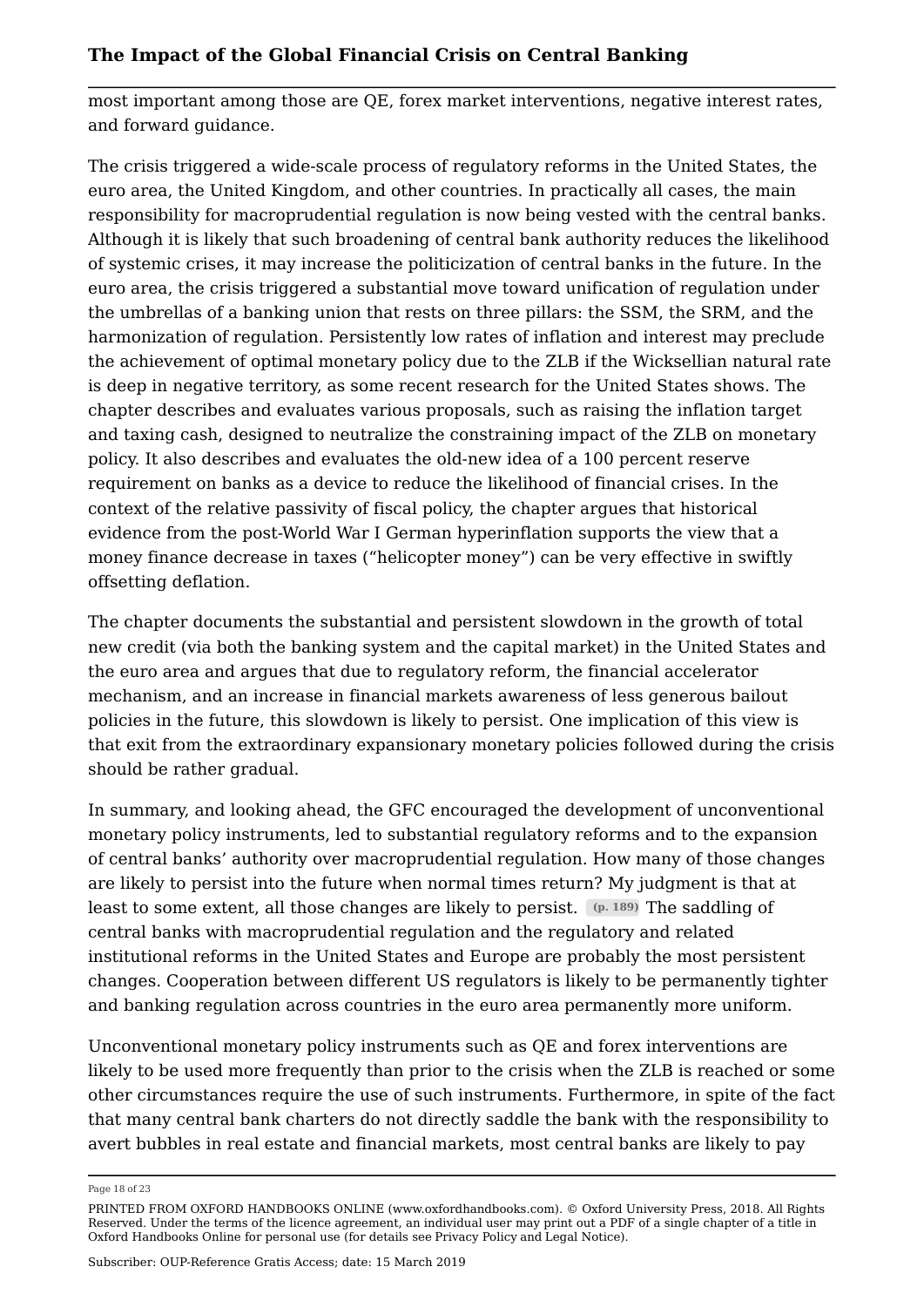more attention to this issue within the framework of their postcrisis wider financial stability mandate.<sup>26</sup>

## **References**

Ball, L. 2014. "The Case for a Long-Run Inflation Target of Four Percent."IMF working paper 14/92.

Bean C., C. Broda, I. Takatoshi, and R. Kroszner. 2015. *Low for Long? Causes and Consequences of Persistently Low Interest Rates*. Geneva Reports on the World Economy 17. Geneva: ICMB/CEPR.

Bernanke, B. 2015. *The Courage to Act: A Memoir of a Crisis and Its Aftermath.* New York: W. W. Norton.

**(p. 191)** Bernanke, B., and M. Gertler. 1995. "Inside the Black Box: The Credit Channel of Monetary Policy Transmission." *Journal of Economic Perspectives* 9, no. 4: 27–48.

Bernanke, B., M. Gertler, and S. Gilchrist. 1996. "The Financial Accelerator and the Flight to Quality." *Review of Economics and Statistics* 78, no. 1: 1–15.

Blanchard, O., G. Dell-Ariccia, and P. Mauro. 2010. "Rethinking Macroeconomic Policy." IMF staff position note 10/03.

Blinder, A., R. Ehrmann, and J. de Haan. 2016. "Necessity As the Mother of Invention: Monetary Policy after the Crisis." NBER working paper 22735.

Buiter, W., and E. Rahbari. 2015. "High Time to Get Low: Getting Rid of the Lower Bound on Nominal Interest Rates." Global Economics View, Citi Research, April.

Caballero, R. 2010. "A Helicopter Drop for the US Treasury." VoxEU.org, August 30. **https://voxeu.org/article/helicopter-drop-us-treasury**.

Cochrane, J. 2014. "Toward a Run Free Financial System." Manuscript. University of Chicago School of Business.

Coibion, O., Y. Gorodnichenko, and J. Wieland. 2012. "The Optimal Inflation Rate in New Keynesian Models: Should Central Banks Raise Their Inflation Targets in Light of the Zero Lower Bound?" *Review of Economic Studies* 79, no. 4: 1371–1406.

Cukierman, A. 2013. "Regulatory Reforms and the Independence of Central Banks and Financial Supervisors." *SUERF Studies on States, Banks, and the Financing of the Economy* 3: 121–134.

Cukierman, A. 2014. "Euro-Area and US Bank Behavior, and ECB-Fed Monetary Policies during the Global Financial Crisis: A Comparison." CEPR discussion paper 10289.

Page 19 of 23

PRINTED FROM OXFORD HANDBOOKS ONLINE (www.oxfordhandbooks.com). © Oxford University Press, 2018. All Rights Reserved. Under the terms of the licence agreement, an individual user may print out a PDF of a single chapter of a title in Oxford Handbooks Online for personal use (for details see Privacy Policy and Legal Notice).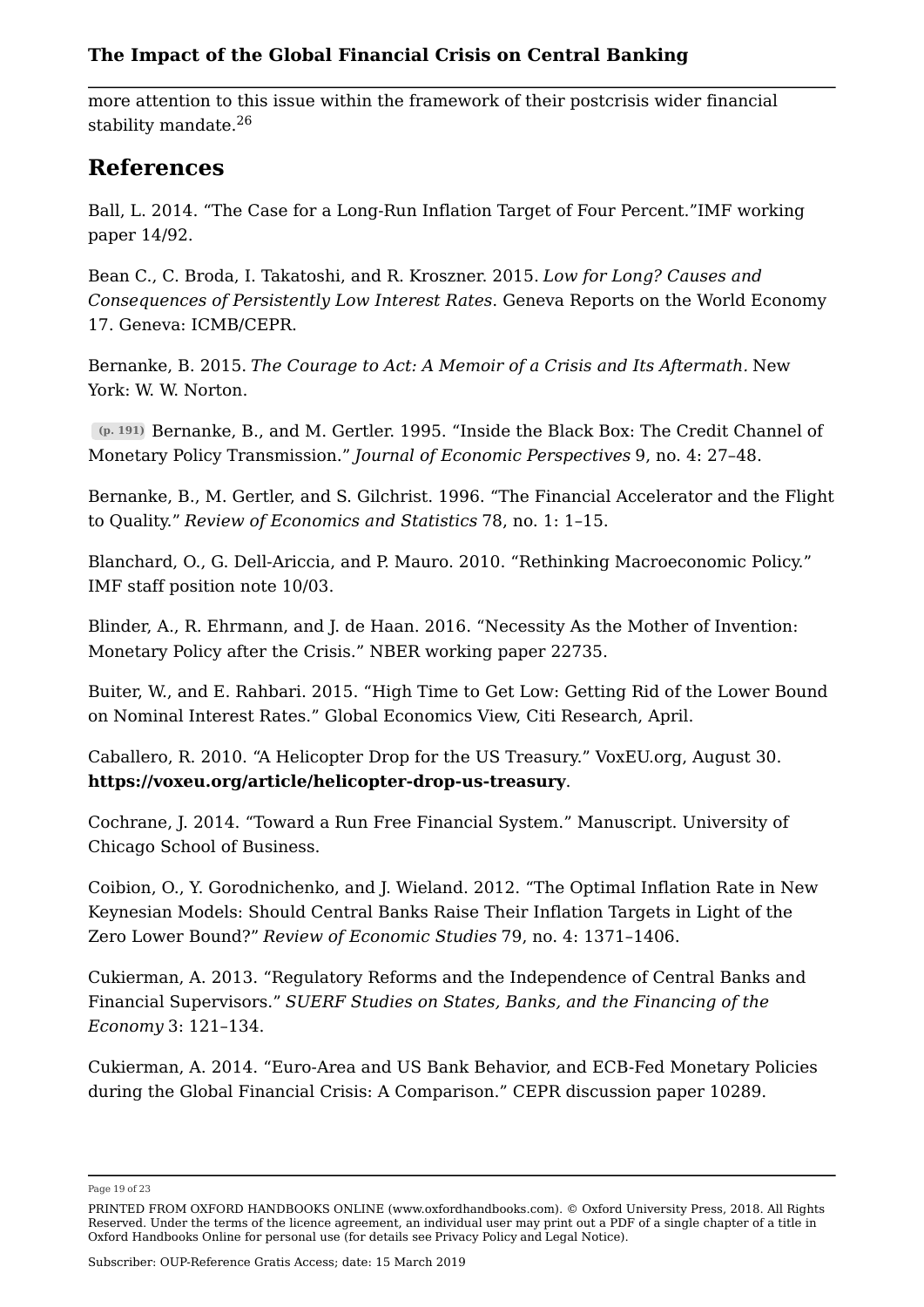Cukierman, A. 2016. "The Political Economy of US Bailouts, Unconventional Monetary Policy, Credit Arrest and Inflation during the Financial Crisis." CEPR discussion paper 10349.

Cukierman, A. 2017. "Money Growth and Inflation: Policy Lessons from a Comparison of the US since 2008 with Hyperinflationary Germany in the 1920's." *Economic Letters* 154: 109–112.

Cukierman, A., and Y. Izhakian. 2015. "Bailout Uncertainty in a Microfounded General Equilibrium Model of the Financial System." *Journal of Banking and Finance* 52: 160–179.

Cúrdia, V. 2015. "Why So Slow? A Gradual Return for Interest Rates." *Federal Reserve Bank of San Francisco Economic Letter* 2015-32 (October 12).

Cúrdia, V., A. Ferrero, G. Ng, and A. Tambalotti. 2015. "Has U.S. Monetary Policy Tracked the Efficient Interest Rate?" *Journal of Monetary Economics* 70: 72–83.

Diamond, D. W., and P. H. Dybvig. 1986. "Banking Theory, Deposit Insurance, and Bank Regulation." *Journal of Business* 59, no. 1: 55–68.

Draghi, M. 2012. "Speech at the Global Investment Conference, London." July 26. **https:// www.ecb.europa.eu/press/key/date/2012/html/sp120726.en.html**

European Central Bank. 2015. "Single Supervisory Mechanism." **https:// www.bankingsupervision.europa.eu/about/thessm/html/index.en.html**

*Dodd-Frank Act Implementation: Navigating the Road Ahead*. 2013. Washington, D.C.: Morrison & Foerster.

Gordon, R. J. 2012. "Is U.S. Economic Growth Over? Faltering Innovation Confronts the Six Headwinds." NBER working paper 18315.

Gordon, R. J. 2014. "The Demise of U.S. Economic Growth: Restatement, Rebuttal and Reflections." NBER working paper 19895.

He, Z., and A. Krishnamurthy. 2013. "Intermediary Asset Pricing." *American Economic Review* 103, no. 2: 732–770.

**(p. 192)** HM Treasury. 2011. "A New Approach to Financial Regulation: A Blueprint for Reform." June **https://www.gov.uk/government/consultations/a-new-approach-tofinancial-regulation-the-blueprint-for-reform**

Krishnamurthy, A., and A. Vissing-Jorgensen. 2011. "The Effects of Quantitative Easing on Interest Rates." Manuscript. Kellogg School of Management, Northwestern University.

Krugman, P. 1998. "It's Baaack: Japan's Slump and the Return of the Liquidity Trap." *Brookings Papers on Economic Activity* 29, no. 2: 137–206.

Page 20 of 23

PRINTED FROM OXFORD HANDBOOKS ONLINE (www.oxfordhandbooks.com). © Oxford University Press, 2018. All Rights Reserved. Under the terms of the licence agreement, an individual user may print out a PDF of a single chapter of a title in Oxford Handbooks Online for personal use (for details see Privacy Policy and Legal Notice).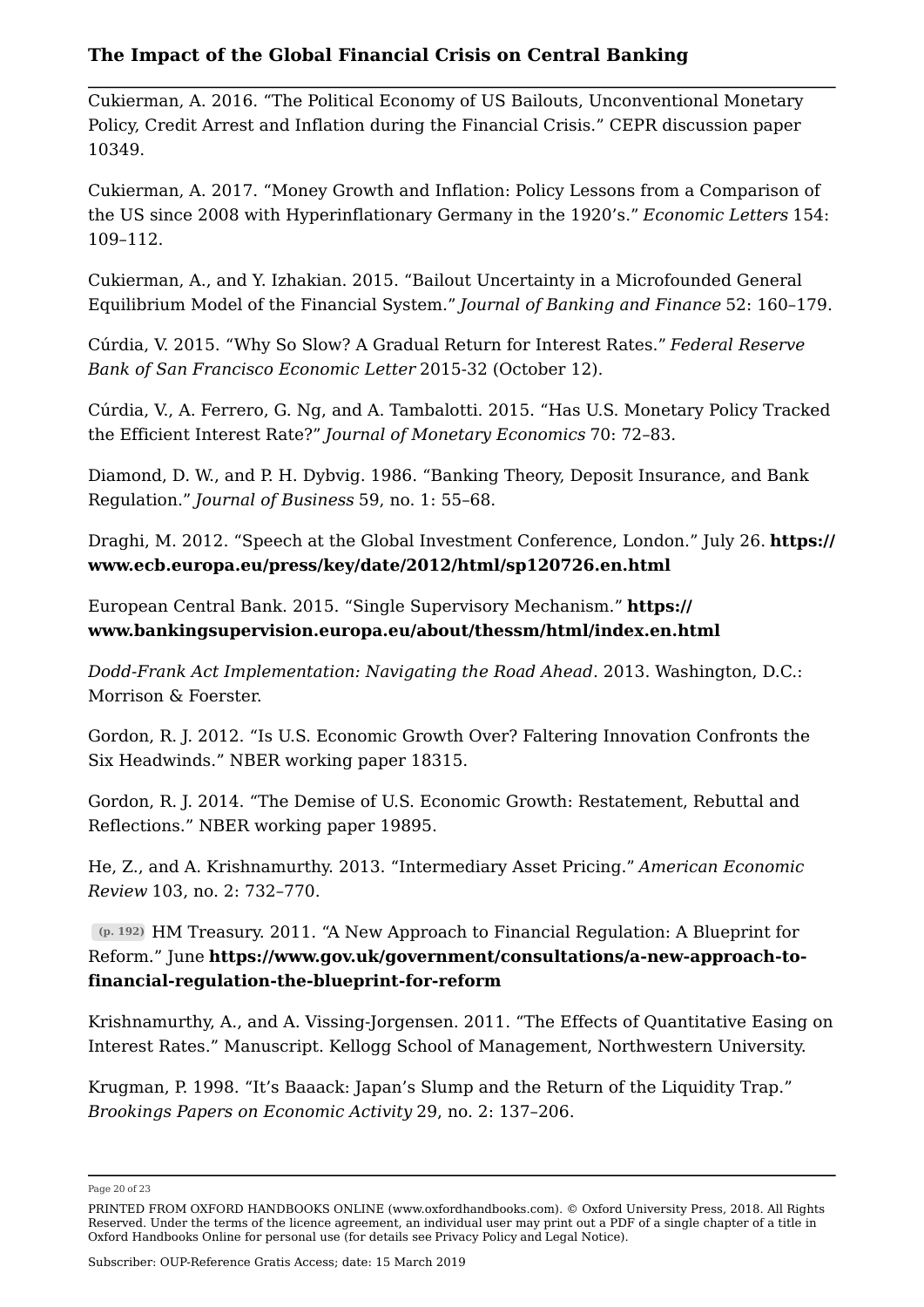Melecky, M., and A. M. Podpiera. 2016. "Placing Bank Supervision in the Central Bank: Implications for Financial Stability Based on Evidence from the Global Financial Crisis." Manuscript. IMF.

Modigliani, F., and R. Sutch. 1966. "Innovations in Interest Rate Policy." *American Economic Review* 56: 178–197.

Moessner, R., D. Jansen, and J. de Haan. Forthcoming. "Communication about Future Policy Rates in Theory and Practice: A Survey." *Journal of Economic Surveys*, forthcoming.

Summers, L. 2014. "U.S. Economic Prospects: Secular Stagnation, Hysteresis, and the Zero Lower Bound." *Business Economics* 49, no. 2: 65–73.

Svensson, Lars E. O. 2003. "Escaping from a Liquidity Trap and Deflation: The Foolproof Way and Others." *Journal of Economic Perspectives* 17, no. 4: 145–166.

Swanson, E., and J. Williams. 2014. "Measuring the Effect of the Zero Lower Bound on Medium- and Longer-Term Interest Rates." *American Economic Review* 104, no. 10: 3154–3185.

Tabellini, G. 2014. "Inflation targets reconsidered: Comments on Paul Krugman." IGIER working paper 525, Universita Bocconi.

## **Notes:**

(1.) Chapter 16 in this volume, by Taylor, Arner, and Gibson, contains a historical account of the changes that occurred over time in the relative emphasis given by central banks to financial versus price stability. Mayes, in chapter 20 of this volume, notes that the recent crisis led to an expansion of the authority and tasks of central banks.

(2.) With hindsight, this proved to be a profitable investment. Relatedly, He and Krishnamurthy (2013) find that injections of equity capital by the Fed were particularly effective in stimulating the economy.

(3.) During the six years following the Lehman Brothers collapse, the US monetary base more than quadrupled (Cukierman 2016, fig. 1).

(4.) Examples are Krishnamurthy and Vissing-Jorgensen 2011 and Swanson and Williams 2014. Further details appear in the next section.

(5.) Details appear in Cukierman 2014.

(6.) In normal times, sterilization is used to avoid conflicts between the interest-rate policy of the central bank and its intervention policy. However, once the policy rate becomes stuck at the ZLB, this conflict disappears.

Page 21 of 23

Subscriber: OUP-Reference Gratis Access; date: 15 March 2019

PRINTED FROM OXFORD HANDBOOKS ONLINE (www.oxfordhandbooks.com). © Oxford University Press, 2018. All Rights Reserved. Under the terms of the licence agreement, an individual user may print out a PDF of a single chapter of a title in Oxford Handbooks Online for personal use (for details see Privacy Policy and Legal Notice).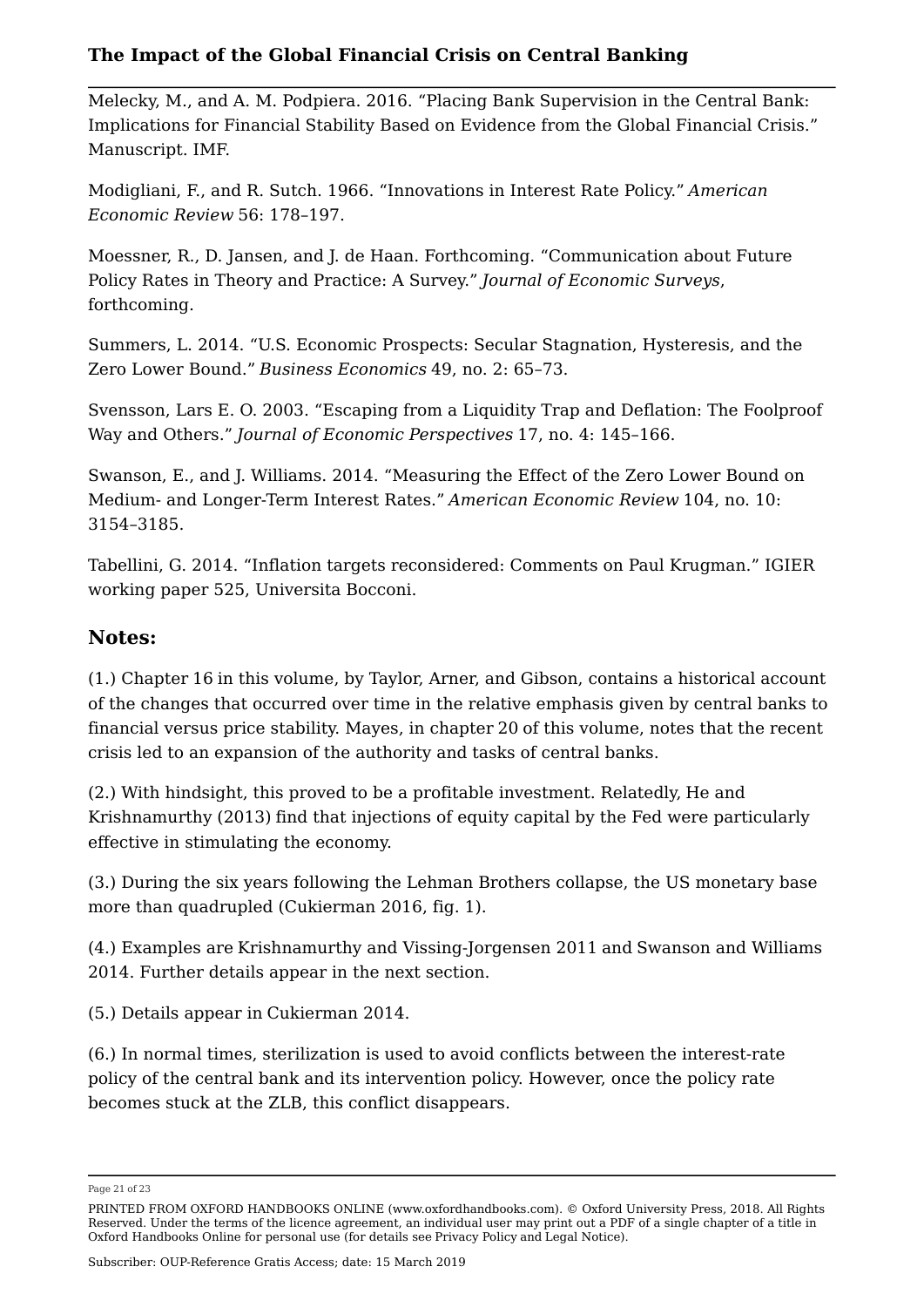(7.) An extensive survey of recent literature on central bank communications appears in Moessner, Jansen, and de Haan forthcoming.

(8.) The verbatim statement: "Within our mandate, the ECB is ready to do whatever it takes to preserve the euro. And believe me, it will be enough" (Draghi 2012).

(9.) This operation is reminiscent of "Operation Twist" undertaken under McChesney Martin in the 1960s. Details of this episode appear in Modigliani and Sutch 1966.

(10.) As a consequence, high-powered money in the Eurozone expanded much less than in the United States. Details appear in Cukierman 2014.

(11.) A progress report appears in *Dodd-Frank Implementation* 2013.

(12.) The act is quite comprehensive and covers many areas, including consumer protection. The text focuses only on the parts of the act that are relevant for financial stability.

(13.) Obviously, unless insolvency proceedings have been opened, it is always a guess whether realized liabilities will be greater than assets, and if emergency lending is possible, other creditors will be very keen to avoid triggering insolvency.

(14.) Further discussion of this issue is postponed to the end of this section.

(15.) European Central Bank 2015.

(16.) Responsibility for business regulation has been transferred to a third authority, the Financial Conduct Authority (FCA), which has responsibility for conduct issues across the entire spectrum of financial services. It is hoped that coordination among those three bodies will be reinforced by the fact that all three are either directly or indirectly accountable to the UK Treasury (HM Treasury 2011).

(17.) Using a sample of as many as 124 countries during the 2007–2012 period, Melecky and Podpiera (2016) find that in countries with deep financial markets, or countries undergoing rapid financial deepening, locating microprudential regulation in the central bank along with macroprudential regulation reduces the likelihood of financial crises.

(18.) In addition, to be effective, supervisors and regulators should be independent from political influence and interest groups. Attainment of such independence is likely to be even more difficult than preservation of CBI. Further discussion of those issues appears in Cukierman 2013.

(19.) A recent example based on a New Keynesian framework appears in Cúrdia et al. 2015.

(20.) Early advocates of such a strategy are Krugman (1998) and Svensson (2003).

Subscriber: OUP-Reference Gratis Access; date: 15 March 2019

Page 22 of 23

PRINTED FROM OXFORD HANDBOOKS ONLINE (www.oxfordhandbooks.com). © Oxford University Press, 2018. All Rights Reserved. Under the terms of the licence agreement, an individual user may print out a PDF of a single chapter of a title in Oxford Handbooks Online for personal use (for details see Privacy Policy and Legal Notice).